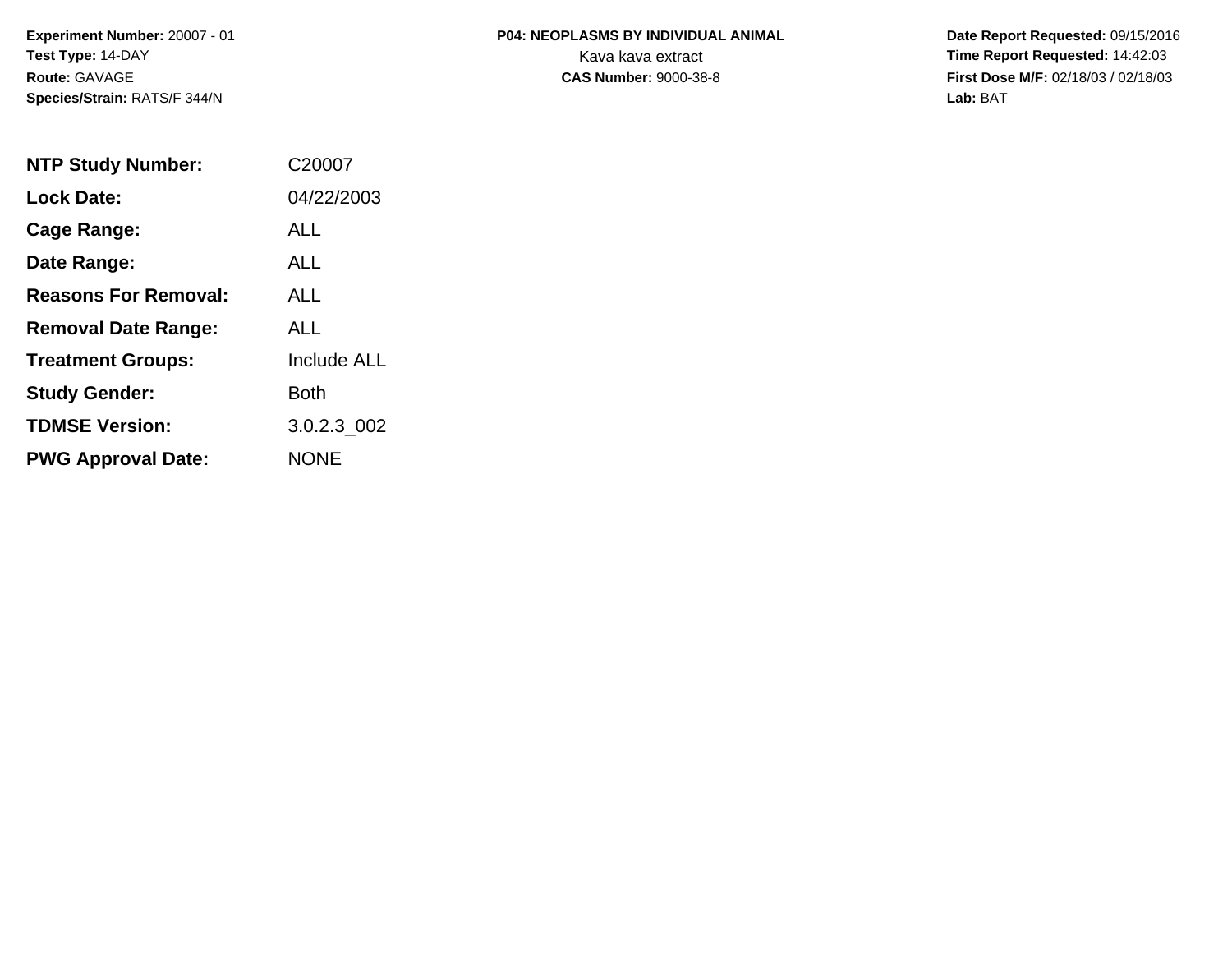| DAY ON TEST<br><b>FISCHER 344 RATS MALE</b> | 0<br>0<br>7              | 0<br>$\mathbf 0$<br>$\overline{1}$<br>$\overline{7}$ | 0<br>0<br>1<br>$\overline{7}$ | 0<br>0<br>1<br>$\overline{7}$ | 0<br>0<br>1<br>$\overline{7}$ |                         |
|---------------------------------------------|--------------------------|------------------------------------------------------|-------------------------------|-------------------------------|-------------------------------|-------------------------|
| 0 G/KG<br><b>ANIMAL ID</b>                  | 0<br>0<br>1<br>$\pmb{0}$ | 0<br>0<br>$\overline{1}$<br>0<br>$\overline{2}$      | 0<br>0<br>-1<br>0<br>3        | 0<br>0<br>1<br>0<br>4         | 0<br>0<br>0<br>5              | * TOTALS                |
| <b>ALIMENTARY SYSTEM</b>                    |                          |                                                      |                               |                               |                               |                         |
| Liver                                       | $+$                      | $+$                                                  | $+$                           | $+$ $+$                       |                               | $\overline{\mathbf{5}}$ |
| <b>CARDIOVASCULAR SYSTEM</b><br><b>NONE</b> |                          |                                                      |                               |                               |                               |                         |
| <b>ENDOCRINE SYSTEM</b><br><b>NONE</b>      |                          |                                                      |                               |                               |                               |                         |
| <b>GENERAL BODY SYSTEM</b>                  |                          |                                                      |                               |                               |                               |                         |
| <b>NONE</b>                                 |                          |                                                      |                               |                               |                               |                         |
| <b>GENITAL SYSTEM</b>                       |                          |                                                      |                               |                               |                               |                         |
| <b>NONE</b>                                 |                          |                                                      |                               |                               |                               |                         |
| <b>HEMATOPOIETIC SYSTEM</b>                 |                          |                                                      |                               |                               |                               |                         |
| <b>NONE</b>                                 |                          |                                                      |                               |                               |                               |                         |
| <b>INTEGUMENTARY SYSTEM</b>                 |                          |                                                      |                               |                               |                               |                         |
| <b>NONE</b>                                 |                          |                                                      |                               |                               |                               |                         |
| <b>MUSCULOSKELETAL SYSTEM</b>               |                          |                                                      |                               |                               |                               |                         |
| <b>NONE</b>                                 |                          |                                                      |                               |                               |                               |                         |

\* .. Total animals with tissue examined microscopically; Total animals with tumor

+ .. Tissue examined microscopically

X .. Lesion present

I .. Insufficient tissue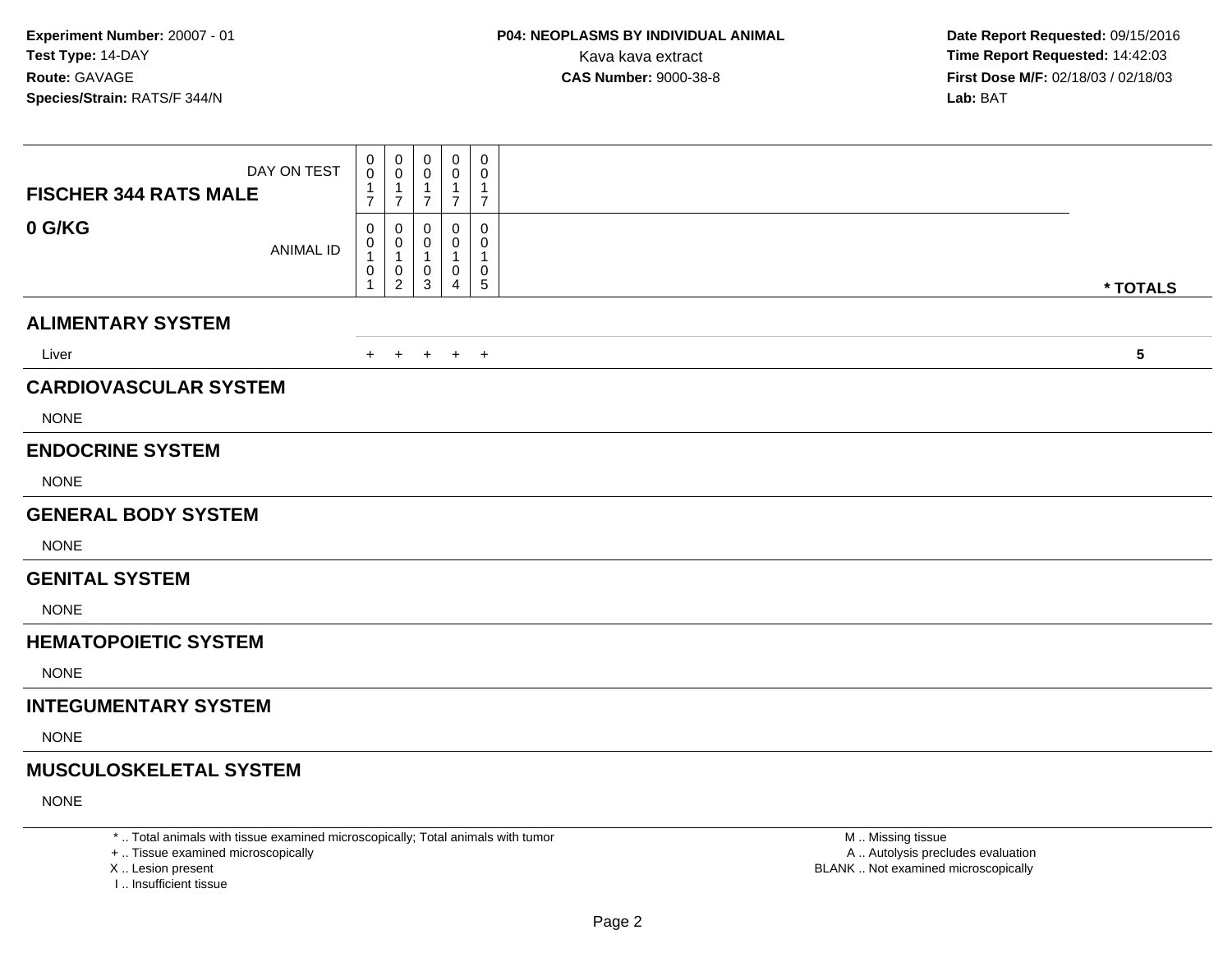| DAY ON TEST                  | $_{\rm 0}^{\rm 0}$         | $\begin{smallmatrix} 0\\0 \end{smallmatrix}$                        | 0<br>$\mathsf{O}\xspace$ | $\begin{smallmatrix} 0\\0 \end{smallmatrix}$           | 0<br>0                         |          |
|------------------------------|----------------------------|---------------------------------------------------------------------|--------------------------|--------------------------------------------------------|--------------------------------|----------|
| <b>FISCHER 344 RATS MALE</b> | $\overline{7}$             | $\mathbf{1}$<br>$\overline{ }$                                      | ⇁                        | $\overline{\phantom{a}}$                               | $\overline{7}$                 |          |
| 0 G/KG<br>ANIMAL ID          | 0<br>0<br>$\boldsymbol{0}$ | $\pmb{0}$<br>$\pmb{0}$<br>$\overline{A}$<br>$\pmb{0}$<br>$\sqrt{2}$ | 0<br>0<br>0<br>3         | $\boldsymbol{0}$<br>$\pmb{0}$<br>1<br>$\mathbf 0$<br>4 | 0<br>0<br>0<br>$5\phantom{.0}$ | * TOTALS |
| <b>NERVOUS SYSTEM</b>        |                            |                                                                     |                          |                                                        |                                |          |
| Brain                        |                            | $+$ $+$                                                             |                          | $+$ $+$ $+$                                            |                                | 5        |
| <b>RESPIRATORY SYSTEM</b>    |                            |                                                                     |                          |                                                        |                                |          |
| Lung                         |                            | $+$ $+$                                                             |                          | $+$ $+$ $+$                                            |                                | 5        |
| <b>SPECIAL SENSES SYSTEM</b> |                            |                                                                     |                          |                                                        |                                |          |
| <b>NONE</b>                  |                            |                                                                     |                          |                                                        |                                |          |
| <b>URINARY SYSTEM</b>        |                            |                                                                     |                          |                                                        |                                |          |
| Kidney                       |                            | $+$ $+$                                                             |                          | $+$ $+$ $+$                                            |                                | 5        |
| <b>SYSTEMIC LESIONS</b>      |                            |                                                                     |                          |                                                        |                                |          |
| Multiple Organ               | $+$                        | $+$                                                                 | $+$                      | $+$                                                    | $+$                            | 5        |

\* .. Total animals with tissue examined microscopically; Total animals with tumor

+ .. Tissue examined microscopically

X .. Lesion present

I .. Insufficient tissue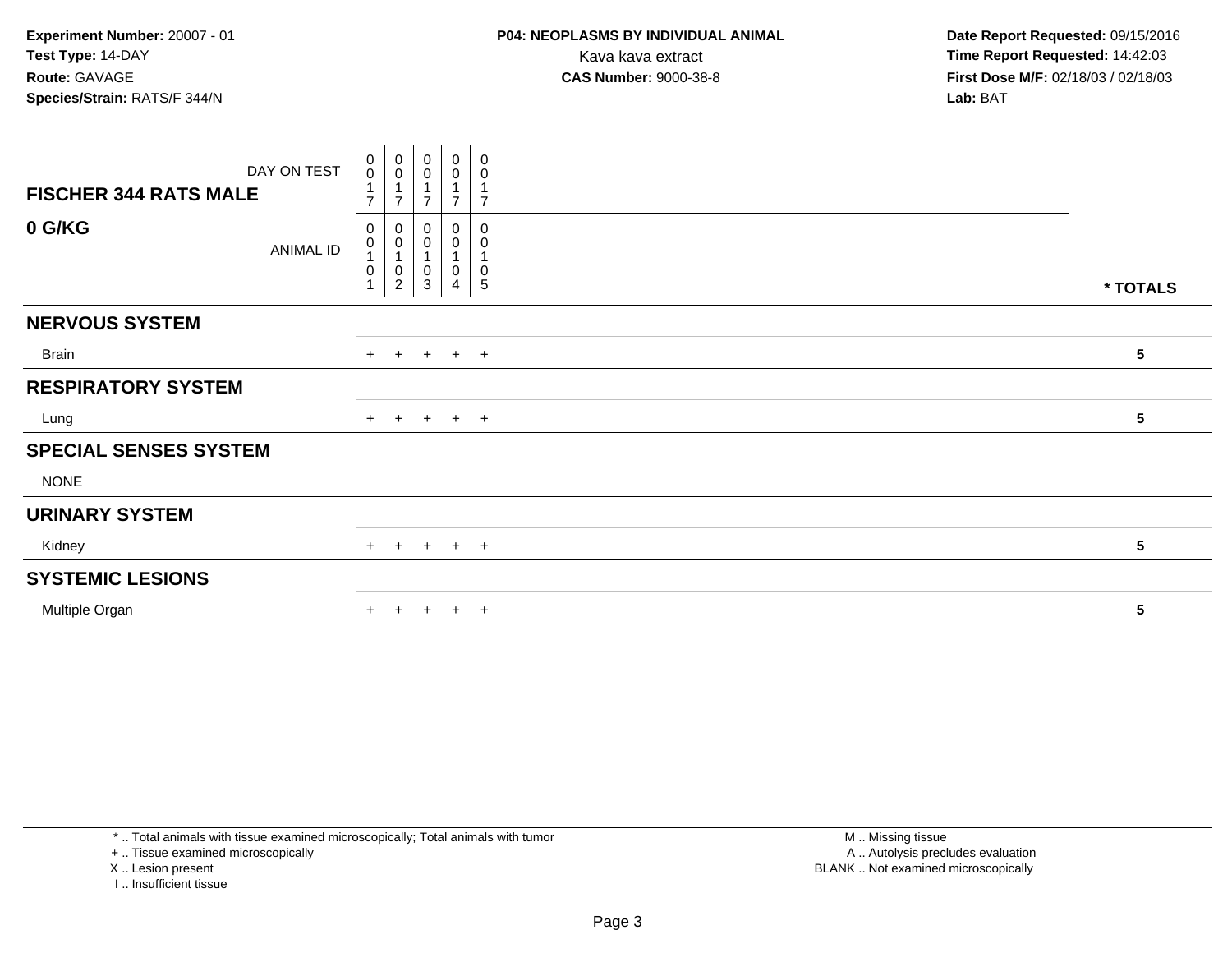| DAY ON TEST                   |          |
|-------------------------------|----------|
| <b>FISCHER 344 RATS MALE</b>  |          |
| 0.125 G/KG                    |          |
| <b>ANIMAL ID</b>              |          |
|                               | * TOTALS |
| <b>ALIMENTARY SYSTEM</b>      |          |
| <b>NONE</b>                   |          |
| <b>CARDIOVASCULAR SYSTEM</b>  |          |
| <b>NONE</b>                   |          |
| <b>ENDOCRINE SYSTEM</b>       |          |
| <b>NONE</b>                   |          |
| <b>GENERAL BODY SYSTEM</b>    |          |
| <b>NONE</b>                   |          |
| <b>GENITAL SYSTEM</b>         |          |
| <b>NONE</b>                   |          |
| <b>HEMATOPOIETIC SYSTEM</b>   |          |
| <b>NONE</b>                   |          |
| <b>INTEGUMENTARY SYSTEM</b>   |          |
| <b>NONE</b>                   |          |
| <b>MUSCULOSKELETAL SYSTEM</b> |          |
| <b>NONE</b>                   |          |

\* .. Total animals with tissue examined microscopically; Total animals with tumor

+ .. Tissue examined microscopically

X .. Lesion present

I .. Insufficient tissue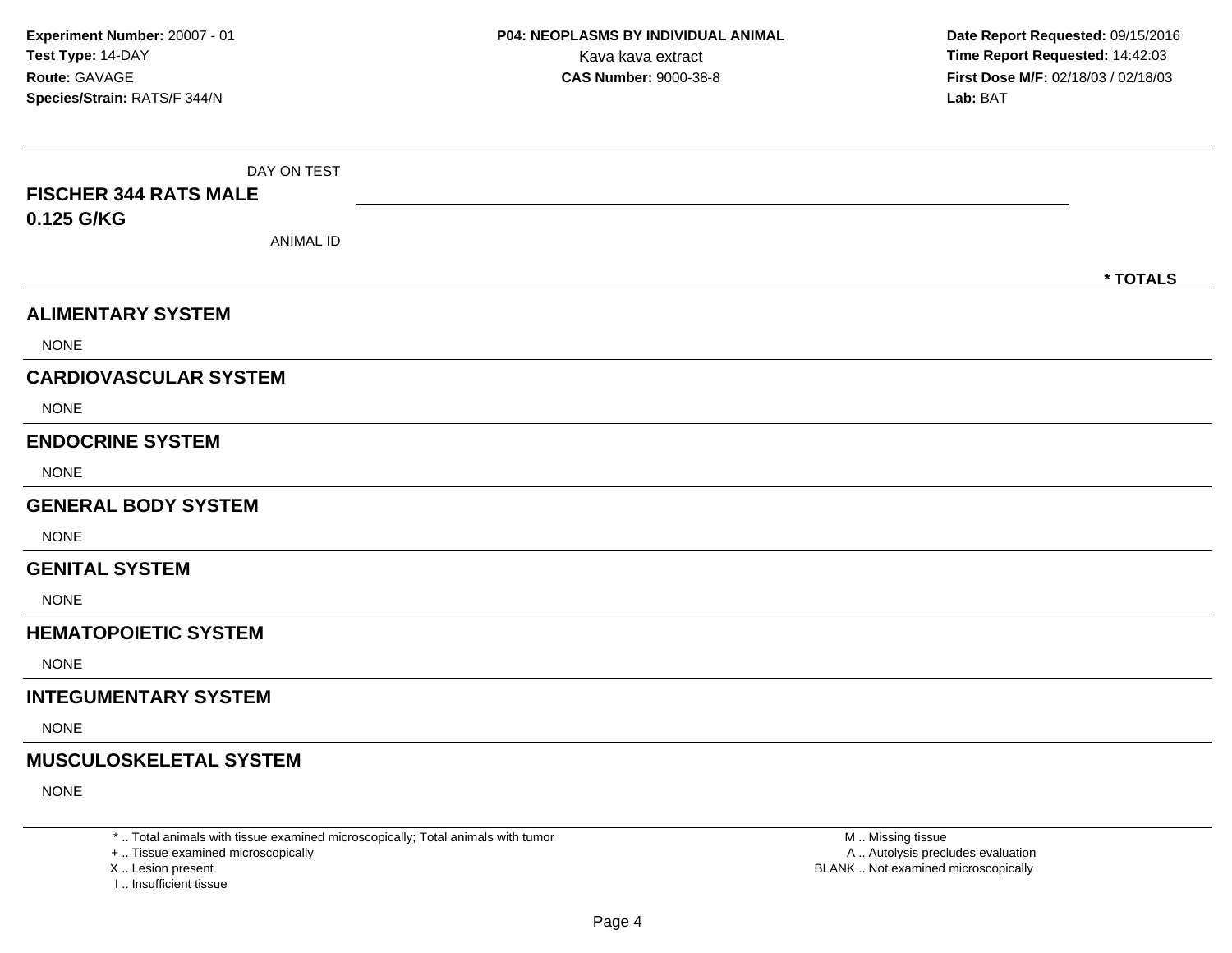|                              | DAY ON TEST |          |
|------------------------------|-------------|----------|
| <b>FISCHER 344 RATS MALE</b> |             |          |
| 0.125 G/KG                   |             |          |
|                              | ANIMAL ID   |          |
|                              |             | * TOTALS |
| <b>NERVOUS SYSTEM</b>        |             |          |
| <b>NONE</b>                  |             |          |
| <b>RESPIRATORY SYSTEM</b>    |             |          |
| <b>NONE</b>                  |             |          |
| <b>SPECIAL SENSES SYSTEM</b> |             |          |
| <b>NONE</b>                  |             |          |
| <b>URINARY SYSTEM</b>        |             |          |
| <b>NONE</b>                  |             |          |
| <b>SYSTEMIC LESIONS</b>      |             |          |

Multiple Organ**<sup>0</sup>**

\* .. Total animals with tissue examined microscopically; Total animals with tumor

+ .. Tissue examined microscopically

X .. Lesion present

I .. Insufficient tissue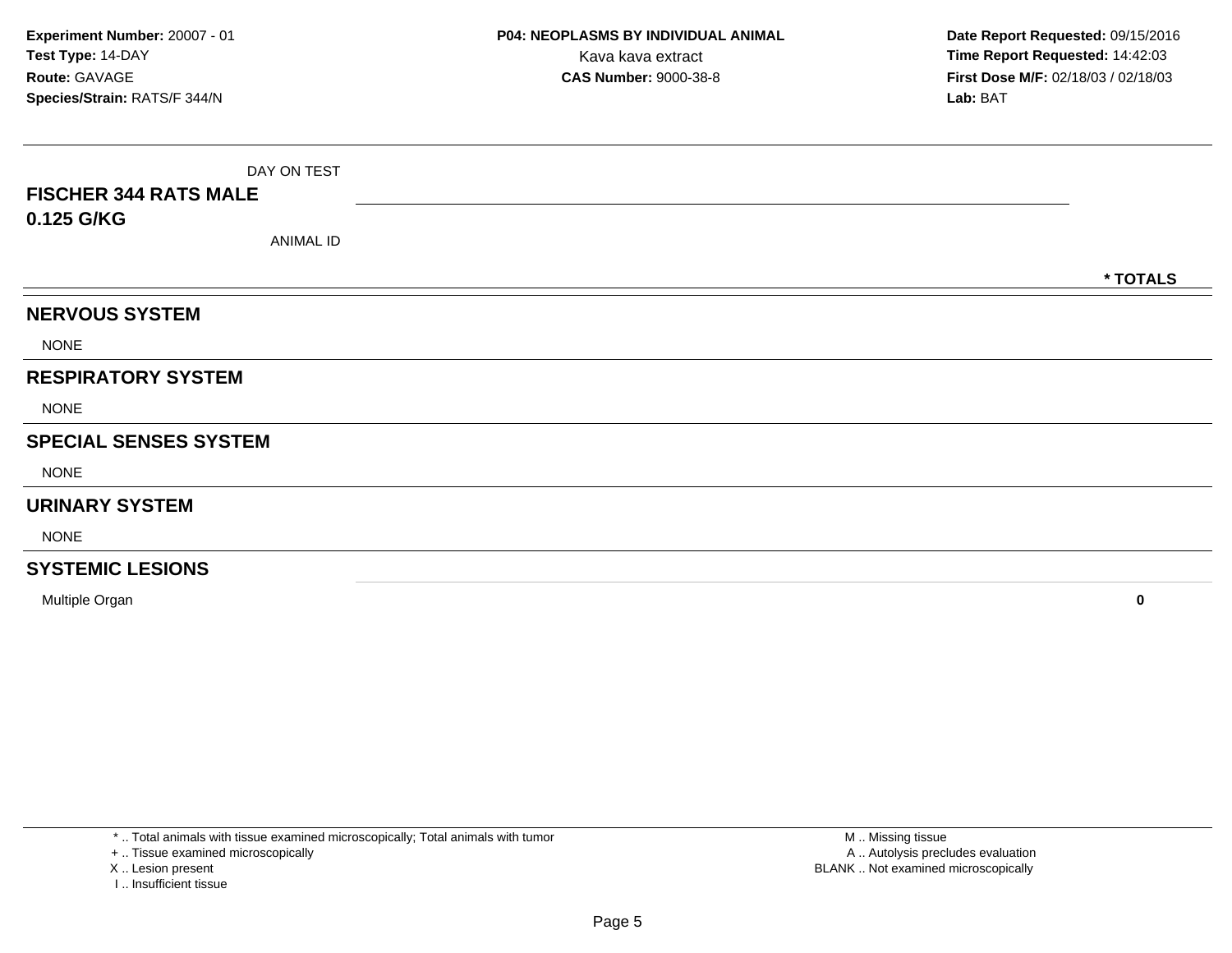| DAY ON TEST                   |          |
|-------------------------------|----------|
| <b>FISCHER 344 RATS MALE</b>  |          |
| 0.25 G/KG                     |          |
| <b>ANIMAL ID</b>              |          |
|                               | * TOTALS |
| <b>ALIMENTARY SYSTEM</b>      |          |
| <b>NONE</b>                   |          |
| <b>CARDIOVASCULAR SYSTEM</b>  |          |
| <b>NONE</b>                   |          |
| <b>ENDOCRINE SYSTEM</b>       |          |
| <b>NONE</b>                   |          |
| <b>GENERAL BODY SYSTEM</b>    |          |
| <b>NONE</b>                   |          |
| <b>GENITAL SYSTEM</b>         |          |
| <b>NONE</b>                   |          |
| <b>HEMATOPOIETIC SYSTEM</b>   |          |
| <b>NONE</b>                   |          |
| <b>INTEGUMENTARY SYSTEM</b>   |          |
| <b>NONE</b>                   |          |
| <b>MUSCULOSKELETAL SYSTEM</b> |          |
| <b>NONE</b>                   |          |

\* .. Total animals with tissue examined microscopically; Total animals with tumor

+ .. Tissue examined microscopically

X .. Lesion present

I .. Insufficient tissue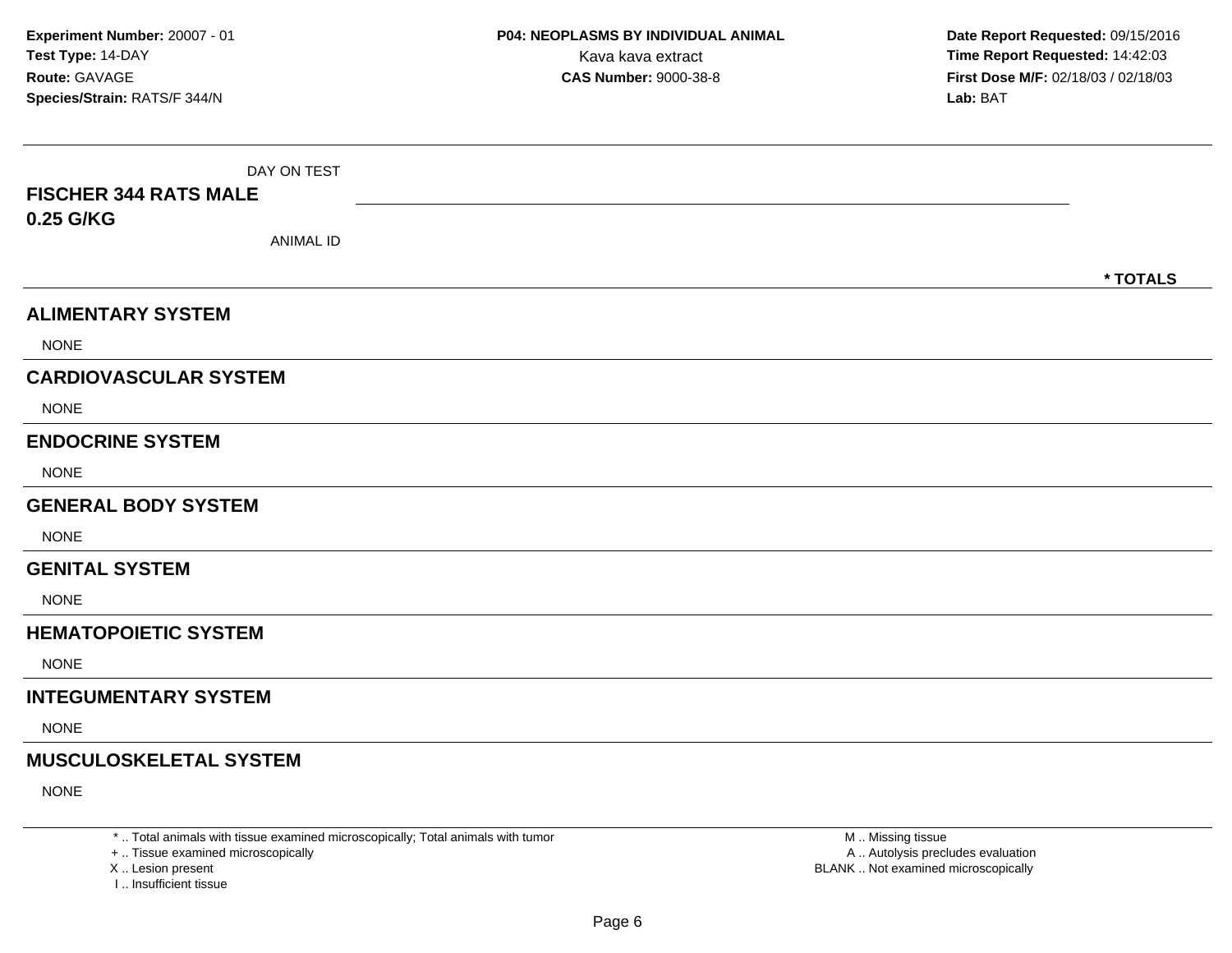| <b>FISCHER 344 RATS MALE</b> | DAY ON TEST |  |          |  |  |  |  |  |  |  |
|------------------------------|-------------|--|----------|--|--|--|--|--|--|--|
| 0.25 G/KG                    | ANIMAL ID   |  |          |  |  |  |  |  |  |  |
|                              |             |  | * TOTALS |  |  |  |  |  |  |  |
| <b>NERVOUS SYSTEM</b>        |             |  |          |  |  |  |  |  |  |  |
| <b>NONE</b>                  |             |  |          |  |  |  |  |  |  |  |
| <b>RESPIRATORY SYSTEM</b>    |             |  |          |  |  |  |  |  |  |  |
| <b>NONE</b>                  |             |  |          |  |  |  |  |  |  |  |
| <b>SPECIAL SENSES SYSTEM</b> |             |  |          |  |  |  |  |  |  |  |
| <b>NONE</b>                  |             |  |          |  |  |  |  |  |  |  |
| <b>URINARY SYSTEM</b>        |             |  |          |  |  |  |  |  |  |  |
| <b>NONE</b>                  |             |  |          |  |  |  |  |  |  |  |
| <b>SYSTEMIC LESIONS</b>      |             |  |          |  |  |  |  |  |  |  |

**<sup>0</sup>**

+ .. Tissue examined microscopically

X .. Lesion present

Multiple Organ

I .. Insufficient tissue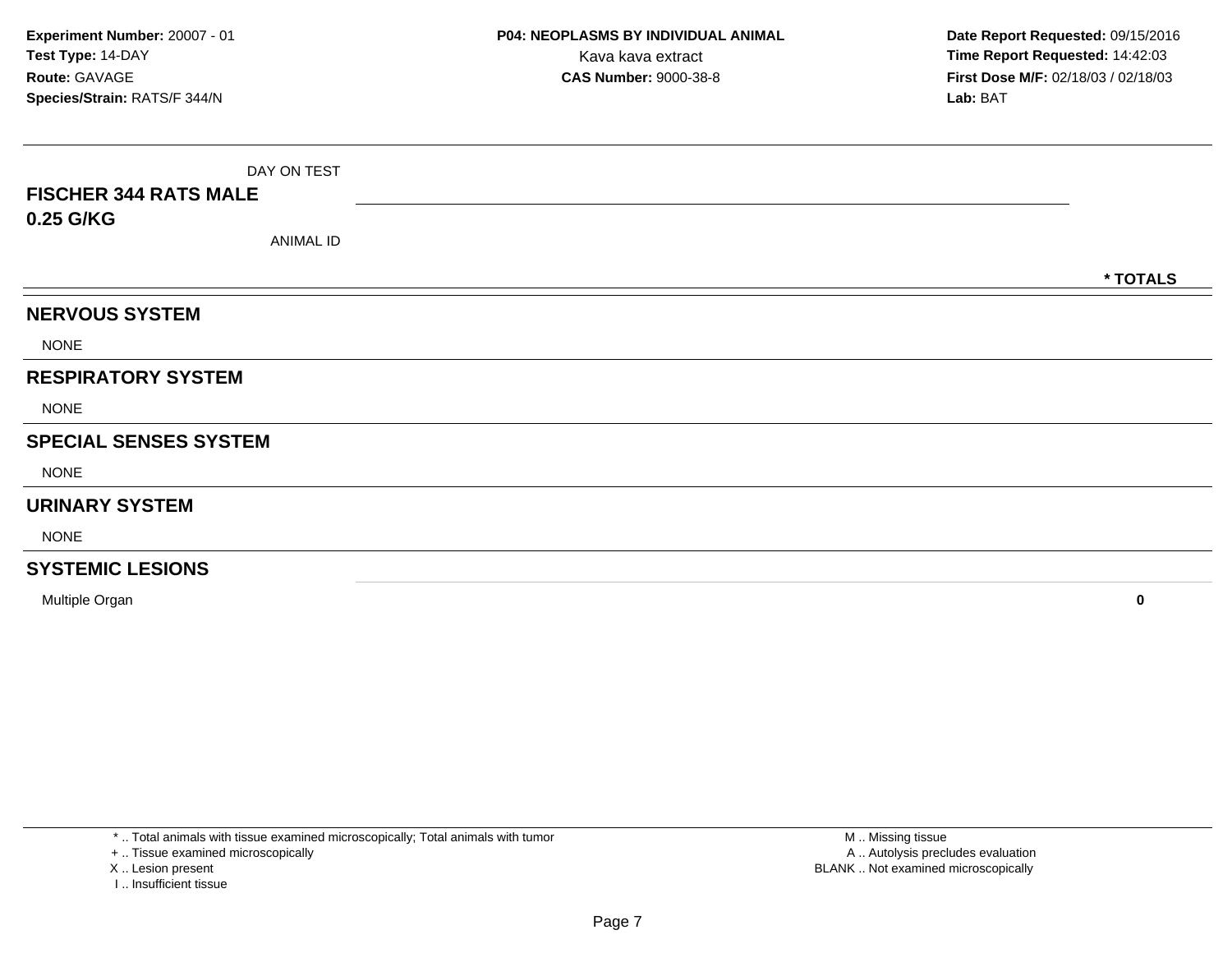**Date Report Requested:** 09/15/2016 **First Dose M/F:** 02/18/03 / 02/18/03<br>**Lab:** BAT **Lab:** BAT

| DAY ON TEST<br><b>FISCHER 344 RATS MALE</b> | U<br>◡<br>-      | ◡                       | v<br>u      | 0<br>O            | 0<br>υ<br>-      |          |
|---------------------------------------------|------------------|-------------------------|-------------|-------------------|------------------|----------|
| 0.5 G/KG<br>ANIMAL ID                       | U<br>◡<br>4<br>U | ັ<br>4<br>ັ<br><u>_</u> | u<br>u<br>3 | 0<br>0<br>д.<br>4 | 0<br>4<br>◡<br>5 | * TOTALS |

#### **ALIMENTARY SYSTEM**

NONE

## **CARDIOVASCULAR SYSTEM**

NONE

#### **ENDOCRINE SYSTEM**

NONE

#### **GENERAL BODY SYSTEM**

NONE

#### **GENITAL SYSTEM**

NONE

# **HEMATOPOIETIC SYSTEM**

NONE

## **INTEGUMENTARY SYSTEM**

NONE

# **MUSCULOSKELETAL SYSTEM**

NONE

\* .. Total animals with tissue examined microscopically; Total animals with tumor

+ .. Tissue examined microscopically

- X .. Lesion present
- I .. Insufficient tissue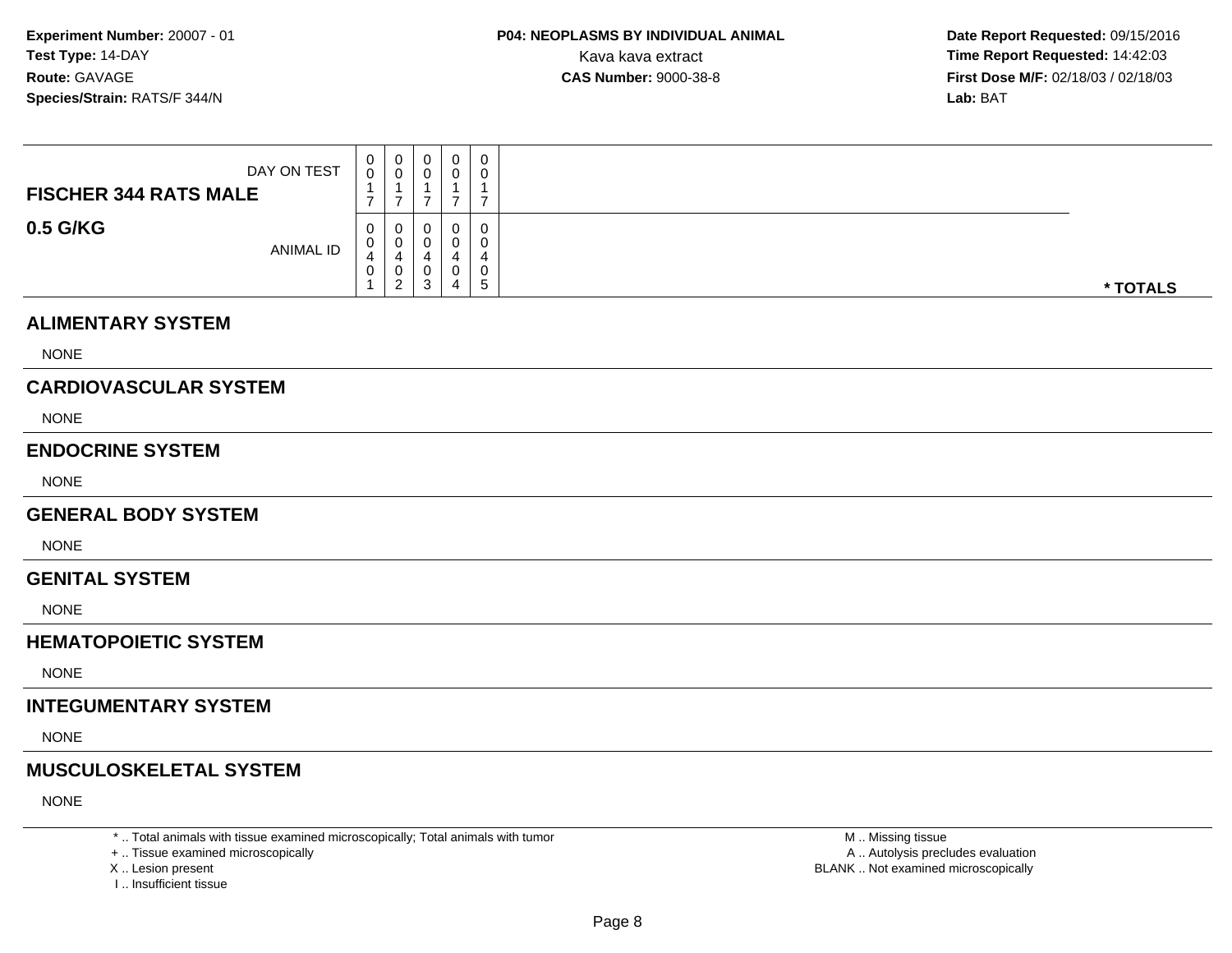| DAY ON TEST<br><b>FISCHER 344 RATS MALE</b> | 0<br>$\boldsymbol{0}$<br>$\overline{\phantom{a}}$ | $\begin{smallmatrix}0\\0\end{smallmatrix}$<br>$\overline{7}$             | $\begin{smallmatrix}0\0\0\end{smallmatrix}$<br>$\overline{A}$<br>$\overline{ }$ | 0<br>0           | $\mathbf 0$<br>$\pmb{0}$<br>$\overline{7}$                   |              |
|---------------------------------------------|---------------------------------------------------|--------------------------------------------------------------------------|---------------------------------------------------------------------------------|------------------|--------------------------------------------------------------|--------------|
| 0.5 G/KG<br>ANIMAL ID                       | 0<br>0<br>$\overline{4}$<br>0                     | 0<br>$\pmb{0}$<br>$\overline{\mathbf{4}}$<br>$\pmb{0}$<br>$\overline{2}$ | 0<br>$\mathbf 0$<br>$\overline{\mathbf{4}}$<br>$\pmb{0}$<br>$\mathbf{3}$        | 0<br>4<br>0<br>4 | 0<br>0<br>$\overline{\mathbf{4}}$<br>$\pmb{0}$<br>$\sqrt{5}$ | * TOTALS     |
| <b>NERVOUS SYSTEM</b>                       |                                                   |                                                                          |                                                                                 |                  |                                                              |              |
| <b>NONE</b>                                 |                                                   |                                                                          |                                                                                 |                  |                                                              |              |
| <b>RESPIRATORY SYSTEM</b>                   |                                                   |                                                                          |                                                                                 |                  |                                                              |              |
| Lung                                        |                                                   |                                                                          |                                                                                 | $+$              |                                                              | $\mathbf{1}$ |
| <b>SPECIAL SENSES SYSTEM</b>                |                                                   |                                                                          |                                                                                 |                  |                                                              |              |
| <b>NONE</b>                                 |                                                   |                                                                          |                                                                                 |                  |                                                              |              |
| <b>URINARY SYSTEM</b>                       |                                                   |                                                                          |                                                                                 |                  |                                                              |              |
| <b>NONE</b>                                 |                                                   |                                                                          |                                                                                 |                  |                                                              |              |
| <b>SYSTEMIC LESIONS</b>                     |                                                   |                                                                          |                                                                                 |                  |                                                              |              |
| Multiple Organ                              |                                                   |                                                                          |                                                                                 | $\ddot{}$        |                                                              | 1            |

+ .. Tissue examined microscopically

- X .. Lesion present
- I .. Insufficient tissue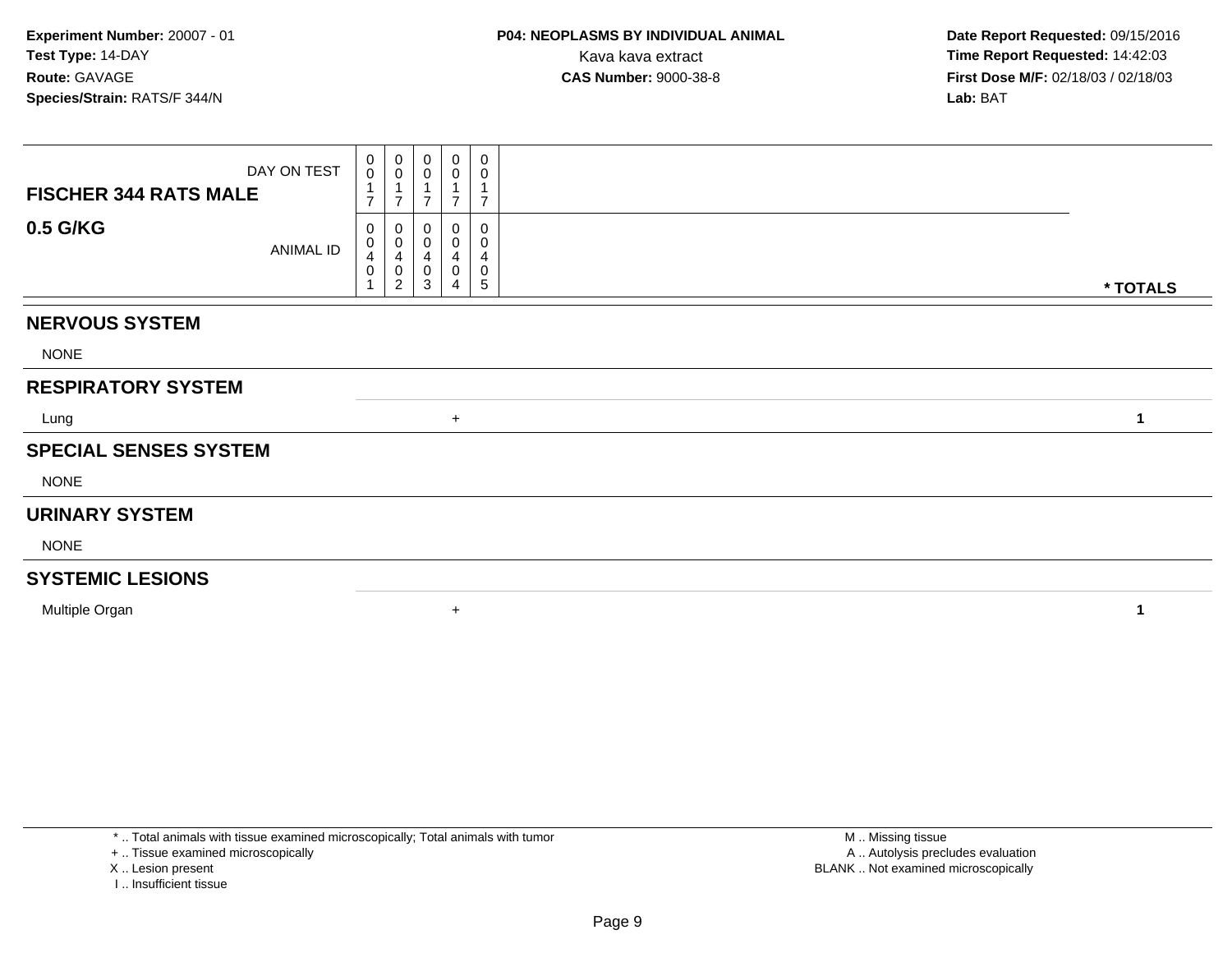| DAY ON TEST<br><b>FISCHER 344 RATS MALE</b> | 0<br>0<br>1<br>7         | 0<br>0<br>$\overline{1}$<br>$\overline{7}$          | 0<br>0<br>1<br>7               | 0<br>0<br>1<br>$\overline{7}$         | 0<br>0<br>1<br>$\overline{7}$ |            |
|---------------------------------------------|--------------------------|-----------------------------------------------------|--------------------------------|---------------------------------------|-------------------------------|------------|
| <b>1.0 G/KG</b><br><b>ANIMAL ID</b>         | 0<br>0<br>5<br>$\pmb{0}$ | 0<br>0<br>$\sqrt{5}$<br>$\pmb{0}$<br>$\overline{2}$ | 0<br>0<br>$\sqrt{5}$<br>0<br>3 | $\Omega$<br>0<br>$\sqrt{5}$<br>0<br>4 | 0<br>0<br>5<br>0<br>5         | * TOTALS   |
| <b>ALIMENTARY SYSTEM</b>                    |                          |                                                     |                                |                                       |                               |            |
| Liver                                       | $+$                      | $\overline{+}$                                      | $\ddot{}$                      | $+$ $+$                               |                               | $\sqrt{5}$ |
| <b>CARDIOVASCULAR SYSTEM</b>                |                          |                                                     |                                |                                       |                               |            |
| <b>NONE</b>                                 |                          |                                                     |                                |                                       |                               |            |
| <b>ENDOCRINE SYSTEM</b>                     |                          |                                                     |                                |                                       |                               |            |
| <b>NONE</b>                                 |                          |                                                     |                                |                                       |                               |            |
| <b>GENERAL BODY SYSTEM</b>                  |                          |                                                     |                                |                                       |                               |            |
| <b>NONE</b>                                 |                          |                                                     |                                |                                       |                               |            |
| <b>GENITAL SYSTEM</b>                       |                          |                                                     |                                |                                       |                               |            |
| <b>NONE</b>                                 |                          |                                                     |                                |                                       |                               |            |
| <b>HEMATOPOIETIC SYSTEM</b>                 |                          |                                                     |                                |                                       |                               |            |
| <b>NONE</b>                                 |                          |                                                     |                                |                                       |                               |            |
| <b>INTEGUMENTARY SYSTEM</b>                 |                          |                                                     |                                |                                       |                               |            |
| <b>NONE</b>                                 |                          |                                                     |                                |                                       |                               |            |
| <b>MUSCULOSKELETAL SYSTEM</b>               |                          |                                                     |                                |                                       |                               |            |
| <b>NONE</b>                                 |                          |                                                     |                                |                                       |                               |            |

\* .. Total animals with tissue examined microscopically; Total animals with tumor

+ .. Tissue examined microscopically

X .. Lesion present

I .. Insufficient tissue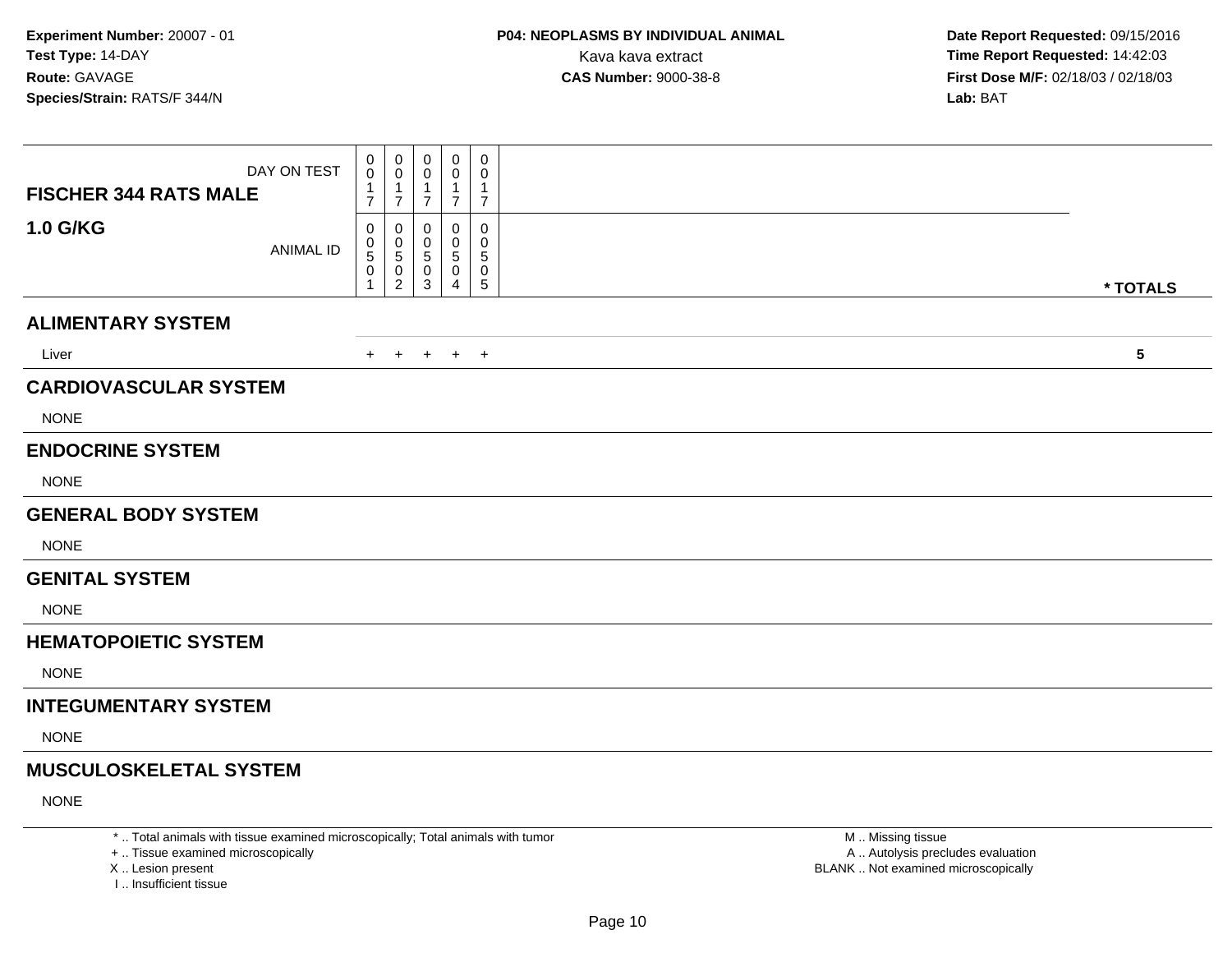| DAY ON TEST<br><b>FISCHER 344 RATS MALE</b> | $_0^0$<br>$\overline{ }$  | $\begin{smallmatrix}0\0\0\end{smallmatrix}$<br>⇁                  | $\mathbf 0$<br>$\overline{0}$<br>⇁             | $\mathbf 0$<br>0<br>$\overline{ }$ | 0<br>$\mathbf 0$<br>1<br>$\overline{7}$ |          |
|---------------------------------------------|---------------------------|-------------------------------------------------------------------|------------------------------------------------|------------------------------------|-----------------------------------------|----------|
| <b>1.0 G/KG</b><br>ANIMAL ID                | 0<br>0<br>$\sqrt{5}$<br>0 | 0<br>$\begin{array}{c} 0 \\ 5 \end{array}$<br>0<br>$\overline{2}$ | 0<br>$\pmb{0}$<br>$\sqrt{5}$<br>$\pmb{0}$<br>3 | 0<br>0<br>5<br>0<br>4              | $\pmb{0}$<br>0<br>5<br>$\mathbf 0$<br>5 | * TOTALS |
| <b>NERVOUS SYSTEM</b>                       |                           |                                                                   |                                                |                                    |                                         |          |
| <b>NONE</b>                                 |                           |                                                                   |                                                |                                    |                                         |          |
| <b>RESPIRATORY SYSTEM</b>                   |                           |                                                                   |                                                |                                    |                                         |          |
| <b>NONE</b>                                 |                           |                                                                   |                                                |                                    |                                         |          |
| <b>SPECIAL SENSES SYSTEM</b>                |                           |                                                                   |                                                |                                    |                                         |          |
| <b>NONE</b>                                 |                           |                                                                   |                                                |                                    |                                         |          |
| <b>URINARY SYSTEM</b>                       |                           |                                                                   |                                                |                                    |                                         |          |
| <b>NONE</b>                                 |                           |                                                                   |                                                |                                    |                                         |          |
| <b>SYSTEMIC LESIONS</b>                     |                           |                                                                   |                                                |                                    |                                         |          |
| Multiple Organ                              |                           |                                                                   |                                                | ÷.                                 | $\pm$                                   | 5        |

\* .. Total animals with tissue examined microscopically; Total animals with tumor

+ .. Tissue examined microscopically

- X .. Lesion present
- I .. Insufficient tissue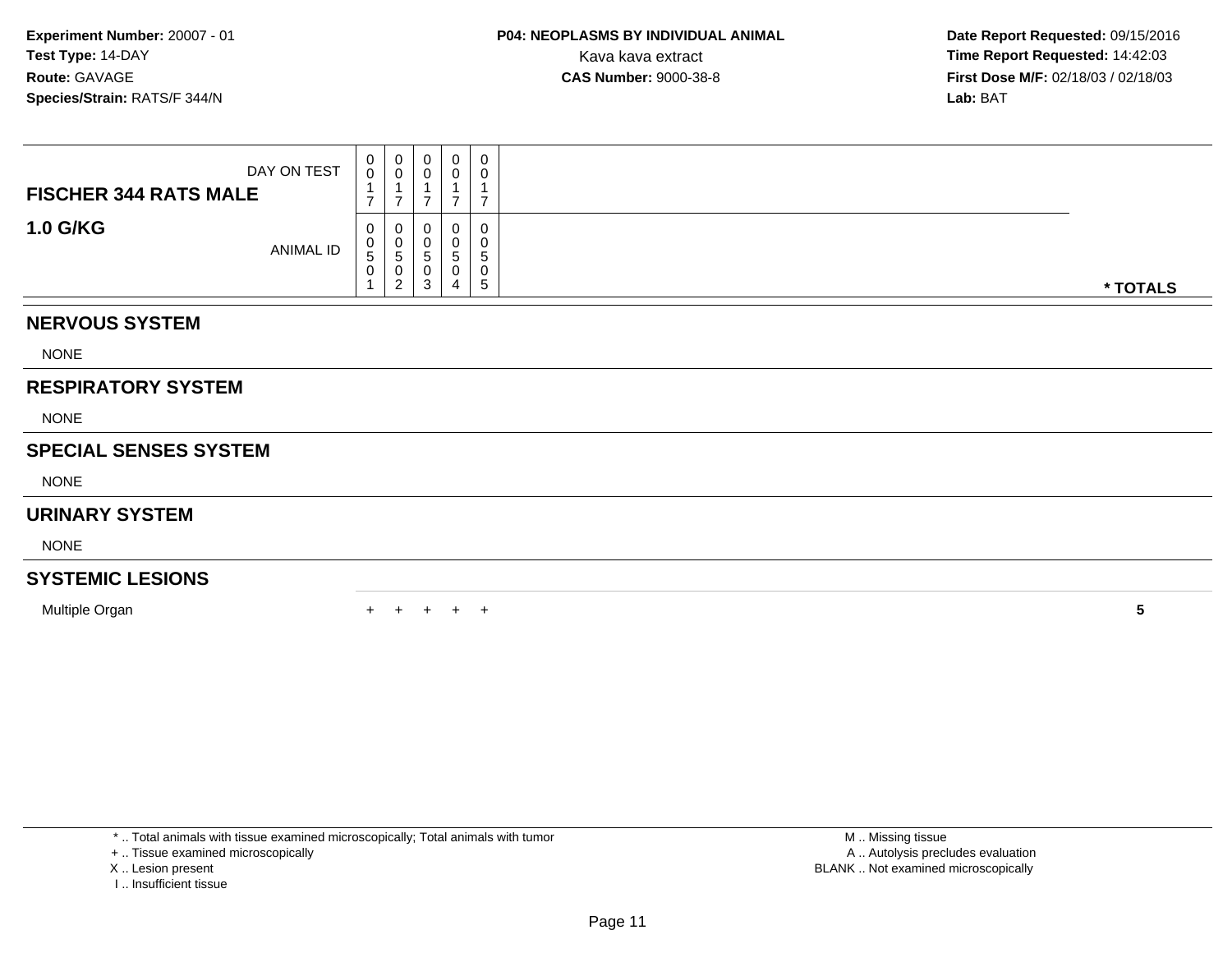| DAY ON TEST<br><b>FISCHER 344 RATS MALE</b> | 0<br>0<br>-1<br>7 | 0<br>0<br>$\overline{1}$<br>$\overline{7}$                | 0<br>0<br>1<br>$\overline{7}$ | 0<br>0<br>1<br>$\overline{7}$ | 0<br>0<br>1<br>$\overline{7}$   |           |  |
|---------------------------------------------|-------------------|-----------------------------------------------------------|-------------------------------|-------------------------------|---------------------------------|-----------|--|
| <b>2.0 G/KG</b><br><b>ANIMAL ID</b>         | 0<br>0<br>6<br>0  | $\mathbf 0$<br>$\mathbf 0$<br>$\,6\,$<br>$\mathbf 0$<br>2 | 0<br>0<br>6<br>0<br>3         | 0<br>$\Omega$<br>6<br>0<br>4  | 0<br>$\mathbf 0$<br>6<br>0<br>5 | * TOTALS  |  |
| <b>ALIMENTARY SYSTEM</b>                    |                   |                                                           |                               |                               |                                 |           |  |
| Liver                                       | $+$               | $+$                                                       | $+$                           | $+$ $+$                       |                                 | ${\bf 5}$ |  |
| <b>CARDIOVASCULAR SYSTEM</b>                |                   |                                                           |                               |                               |                                 |           |  |
| <b>NONE</b>                                 |                   |                                                           |                               |                               |                                 |           |  |
| <b>ENDOCRINE SYSTEM</b><br><b>NONE</b>      |                   |                                                           |                               |                               |                                 |           |  |
| <b>GENERAL BODY SYSTEM</b>                  |                   |                                                           |                               |                               |                                 |           |  |
| <b>NONE</b>                                 |                   |                                                           |                               |                               |                                 |           |  |
| <b>GENITAL SYSTEM</b>                       |                   |                                                           |                               |                               |                                 |           |  |
| <b>NONE</b>                                 |                   |                                                           |                               |                               |                                 |           |  |
| <b>HEMATOPOIETIC SYSTEM</b>                 |                   |                                                           |                               |                               |                                 |           |  |
| <b>NONE</b>                                 |                   |                                                           |                               |                               |                                 |           |  |
| <b>INTEGUMENTARY SYSTEM</b>                 |                   |                                                           |                               |                               |                                 |           |  |
| <b>NONE</b>                                 |                   |                                                           |                               |                               |                                 |           |  |
| <b>MUSCULOSKELETAL SYSTEM</b>               |                   |                                                           |                               |                               |                                 |           |  |
| <b>NONE</b>                                 |                   |                                                           |                               |                               |                                 |           |  |

\* .. Total animals with tissue examined microscopically; Total animals with tumor

+ .. Tissue examined microscopically

X .. Lesion present

I .. Insufficient tissue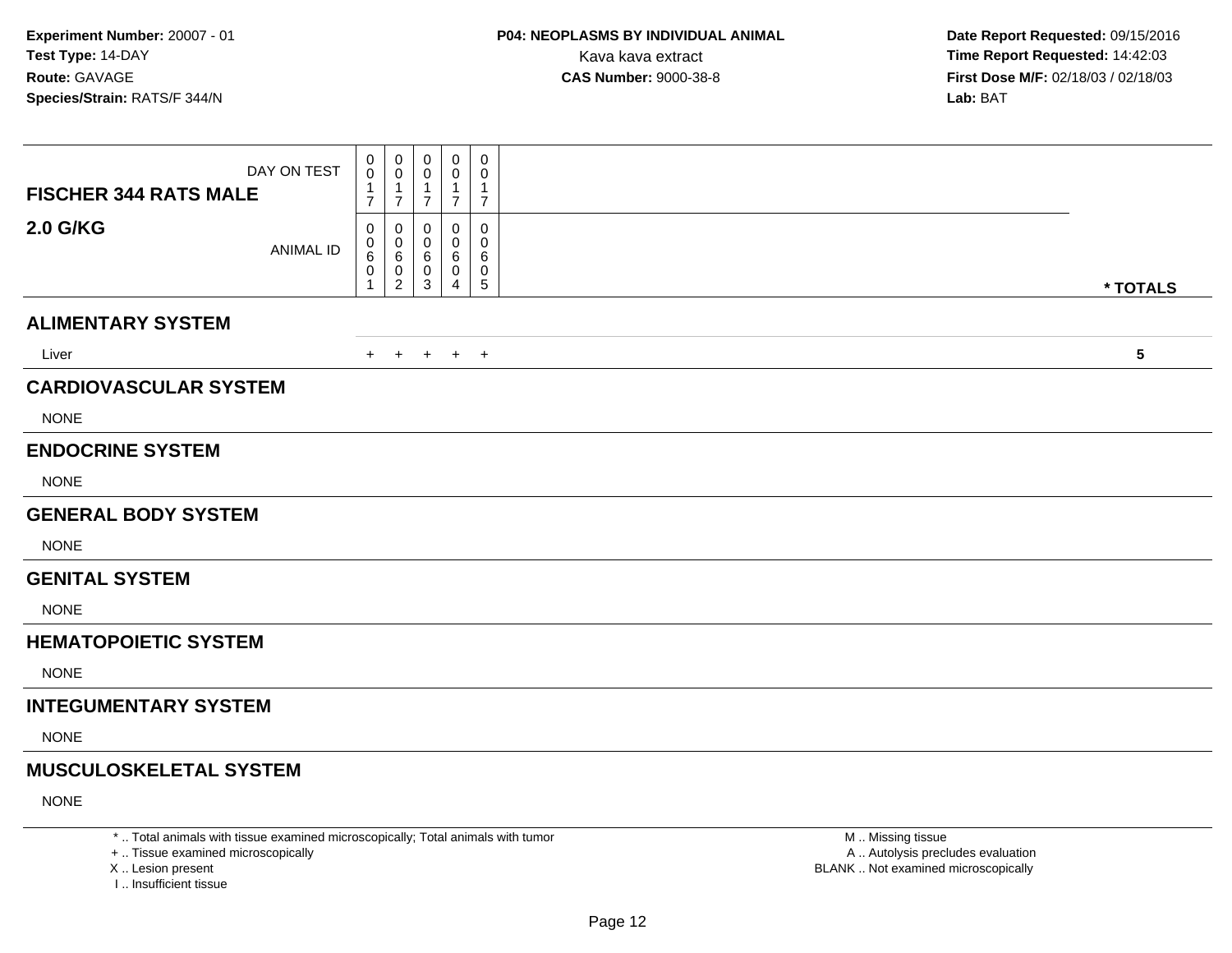| DAY ON TEST                  | $_{\rm 0}^{\rm 0}$               | $\begin{smallmatrix}0\0\0\end{smallmatrix}$ | $\pmb{0}$<br>$\mathbf 0$ | $\begin{smallmatrix} 0\\0 \end{smallmatrix}$        | $\mathbf 0$<br>$\pmb{0}$                                      |          |
|------------------------------|----------------------------------|---------------------------------------------|--------------------------|-----------------------------------------------------|---------------------------------------------------------------|----------|
| <b>FISCHER 344 RATS MALE</b> | $\mathbf{1}$<br>$\overline{ }$   | $\overline{A}$<br>⇁                         |                          |                                                     | $\overline{7}$                                                |          |
| <b>2.0 G/KG</b><br>ANIMAL ID | 0<br>$\pmb{0}$<br>6<br>$\pmb{0}$ | 0<br>$\pmb{0}$<br>6<br>0<br>$\overline{2}$  | 0<br>0<br>6<br>0<br>3    | $\mathbf 0$<br>$\pmb{0}$<br>$\,6$<br>$\pmb{0}$<br>4 | $\pmb{0}$<br>$\pmb{0}$<br>$\,6\,$<br>$\pmb{0}$<br>$\,$ 5 $\,$ | * TOTALS |
| <b>NERVOUS SYSTEM</b>        |                                  |                                             |                          |                                                     |                                                               |          |
| Brain                        |                                  | $+$ $+$                                     |                          | $+$ $+$ $+$                                         |                                                               | 5        |
| <b>RESPIRATORY SYSTEM</b>    |                                  |                                             |                          |                                                     |                                                               |          |
| Lung                         |                                  | $+$ $+$                                     |                          | $+$ $+$ $+$                                         |                                                               | 5        |
| <b>SPECIAL SENSES SYSTEM</b> |                                  |                                             |                          |                                                     |                                                               |          |
| <b>NONE</b>                  |                                  |                                             |                          |                                                     |                                                               |          |
| <b>URINARY SYSTEM</b>        |                                  |                                             |                          |                                                     |                                                               |          |
| Kidney                       |                                  | $+$ $+$                                     |                          | $+$ $+$ $+$                                         |                                                               | 5        |
| <b>SYSTEMIC LESIONS</b>      |                                  |                                             |                          |                                                     |                                                               |          |
| Multiple Organ               | $+$                              | $+$                                         | $+$                      | $+$ $+$                                             |                                                               | 5        |

\*\*\* END OF MALE DATA \*\*\*

\* .. Total animals with tissue examined microscopically; Total animals with tumor

+ .. Tissue examined microscopically

X .. Lesion present

I .. Insufficient tissue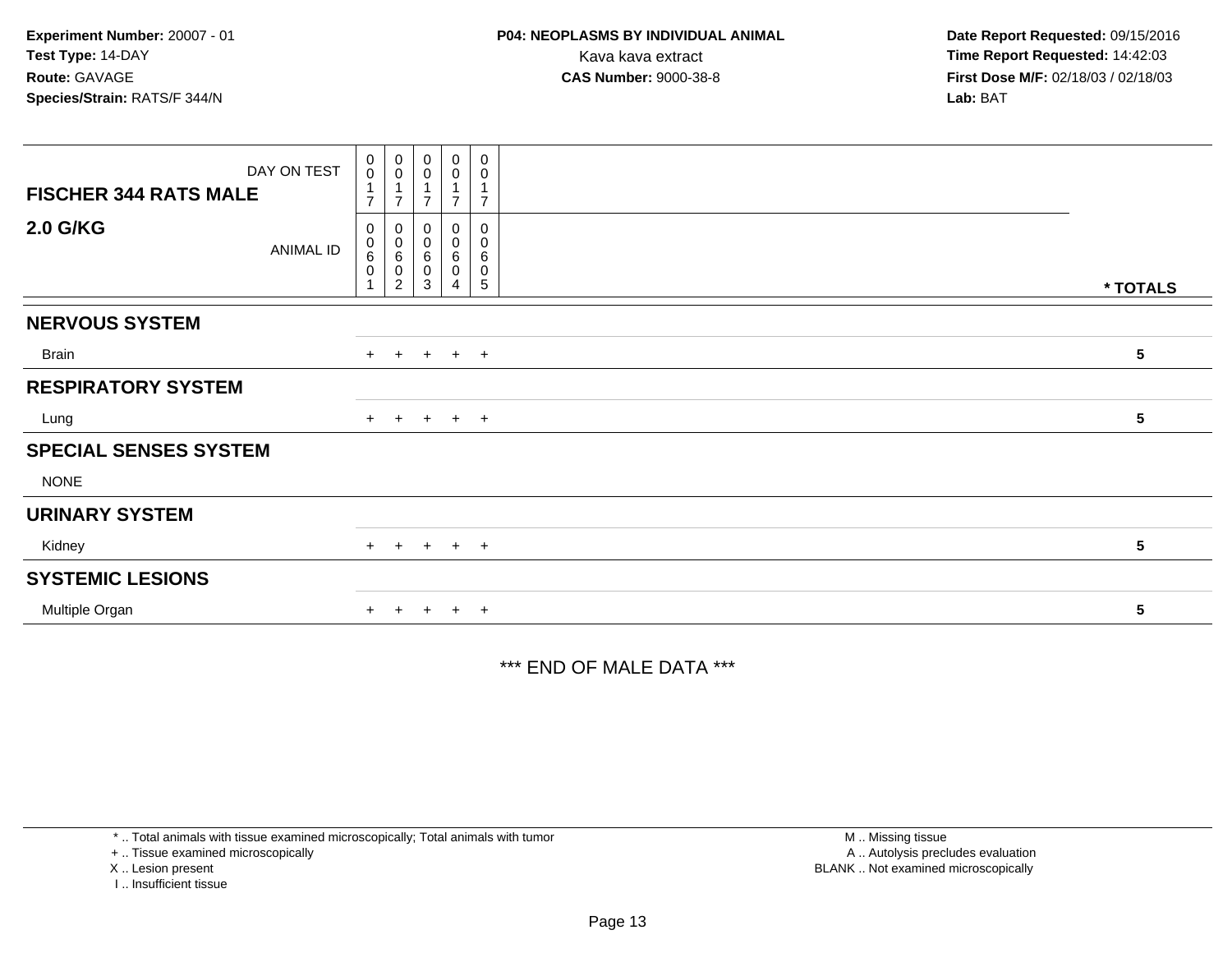| DAY ON TEST<br><b>FISCHER 344 RATS FEMALE</b> | $\mathbf 0$<br>0<br>$\mathbf 1$<br>$\overline{7}$ | $\mathbf 0$<br>$\mathbf 0$<br>$\overline{1}$<br>$\overline{7}$ | 0<br>0<br>1<br>$\overline{7}$ | 0<br>0<br>-1<br>$\overline{7}$ | 0<br>$\mathbf 0$<br>1<br>$\overline{7}$ |            |
|-----------------------------------------------|---------------------------------------------------|----------------------------------------------------------------|-------------------------------|--------------------------------|-----------------------------------------|------------|
| 0 G/KG<br><b>ANIMAL ID</b>                    | $\mathbf 0$<br>0<br>$\,$ 5 $\,$                   | $\mathbf 0$<br>0<br>$\overline{1}$<br>5<br>$\overline{2}$      | 0<br>0<br>1<br>5<br>3         | 0<br>0<br>5<br>4               | 0<br>$\mathbf 0$<br>1<br>5<br>5         | * TOTALS   |
| <b>ALIMENTARY SYSTEM</b>                      |                                                   |                                                                |                               |                                |                                         |            |
| Liver                                         | $+$                                               | $+$                                                            | $+$                           | $+$ $+$                        |                                         | $\sqrt{5}$ |
| <b>CARDIOVASCULAR SYSTEM</b>                  |                                                   |                                                                |                               |                                |                                         |            |
| <b>NONE</b>                                   |                                                   |                                                                |                               |                                |                                         |            |
| <b>ENDOCRINE SYSTEM</b>                       |                                                   |                                                                |                               |                                |                                         |            |
| <b>NONE</b>                                   |                                                   |                                                                |                               |                                |                                         |            |
| <b>GENERAL BODY SYSTEM</b>                    |                                                   |                                                                |                               |                                |                                         |            |
| <b>NONE</b>                                   |                                                   |                                                                |                               |                                |                                         |            |
| <b>GENITAL SYSTEM</b>                         |                                                   |                                                                |                               |                                |                                         |            |
| <b>NONE</b>                                   |                                                   |                                                                |                               |                                |                                         |            |
| <b>HEMATOPOIETIC SYSTEM</b>                   |                                                   |                                                                |                               |                                |                                         |            |
| <b>NONE</b>                                   |                                                   |                                                                |                               |                                |                                         |            |
| <b>INTEGUMENTARY SYSTEM</b>                   |                                                   |                                                                |                               |                                |                                         |            |
| <b>NONE</b>                                   |                                                   |                                                                |                               |                                |                                         |            |
| <b>MUSCULOSKELETAL SYSTEM</b>                 |                                                   |                                                                |                               |                                |                                         |            |
| <b>NONE</b>                                   |                                                   |                                                                |                               |                                |                                         |            |

\* .. Total animals with tissue examined microscopically; Total animals with tumor

+ .. Tissue examined microscopically

X .. Lesion present

I .. Insufficient tissue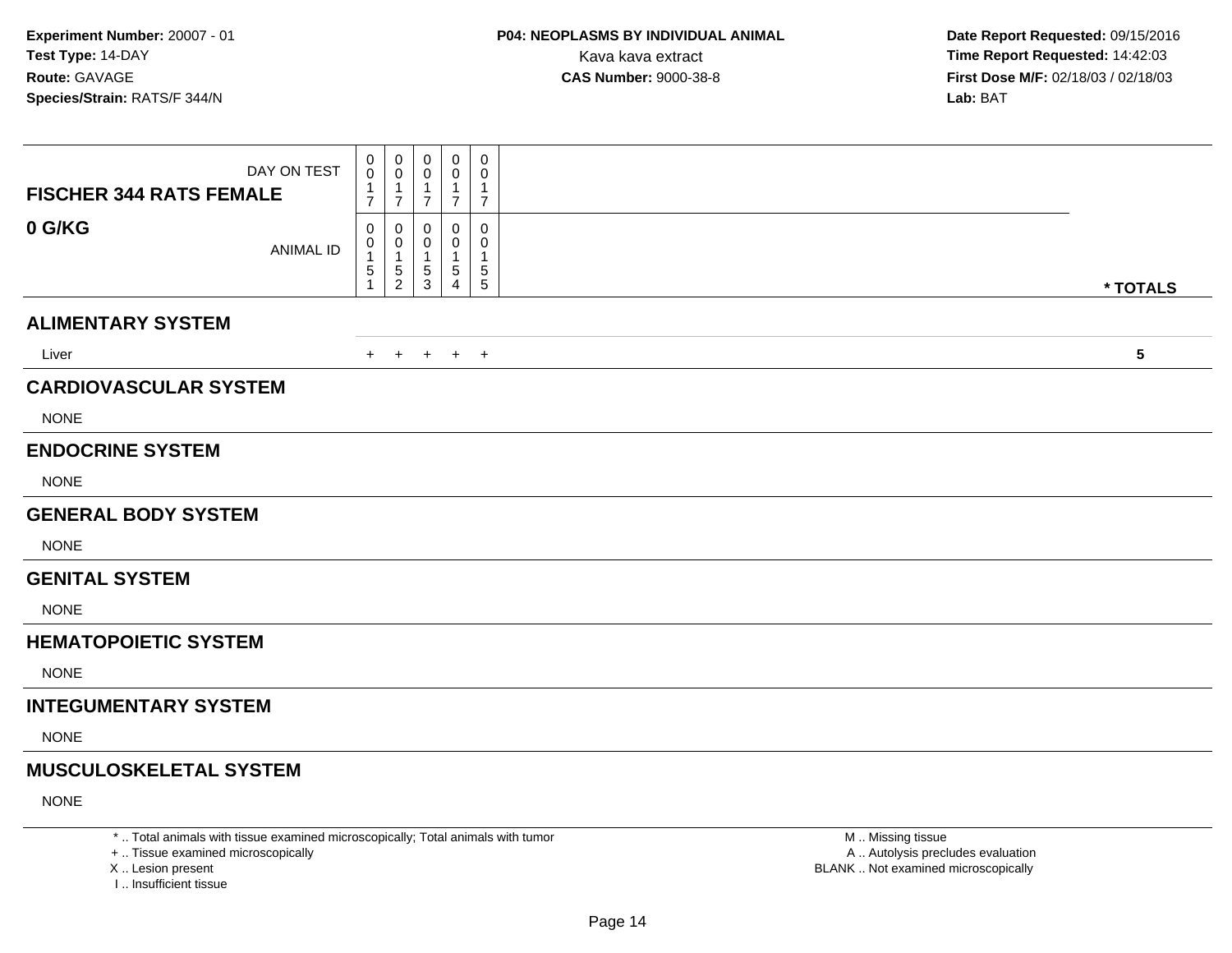**Date Report Requested:** 09/15/2016 **First Dose M/F:** 02/18/03 / 02/18/03<br>**Lab:** BAT **Lab:** BAT

| DAY ON TEST<br><b>FISCHER 344 RATS FEMALE</b> | $\begin{smallmatrix} 0\\0 \end{smallmatrix}$<br>$\overline{1}$<br>$\overline{7}$ | $\begin{smallmatrix} 0\\0 \end{smallmatrix}$<br>$\mathbf{1}$<br>$\overline{7}$ | $\boldsymbol{0}$<br>$\mathbf 0$<br>$\overline{\phantom{a}}$ | $\mathbf 0$<br>$\pmb{0}$<br>$\overline{7}$ | 0<br>$\pmb{0}$<br>1<br>$\overline{7}$        |                 |
|-----------------------------------------------|----------------------------------------------------------------------------------|--------------------------------------------------------------------------------|-------------------------------------------------------------|--------------------------------------------|----------------------------------------------|-----------------|
| 0 G/KG<br><b>ANIMAL ID</b>                    | 0<br>$\boldsymbol{0}$<br>$\overline{1}$<br>$5\,$                                 | 0<br>$\pmb{0}$<br>$\mathbf{1}$<br>$\sqrt{5}$<br>$\overline{c}$                 | 0<br>0<br>5<br>3                                            | 0<br>0<br>1<br>5<br>4                      | 0<br>0<br>$\overline{A}$<br>$\mathbf 5$<br>5 | * TOTALS        |
| <b>NERVOUS SYSTEM</b>                         |                                                                                  |                                                                                |                                                             |                                            |                                              |                 |
| Brain                                         |                                                                                  |                                                                                |                                                             | $+$ $+$ $+$ $+$ $+$                        |                                              | $5\phantom{.0}$ |
| <b>RESPIRATORY SYSTEM</b>                     |                                                                                  |                                                                                |                                                             |                                            |                                              |                 |
| Lung                                          |                                                                                  |                                                                                |                                                             | $+$ + + + +                                |                                              | $5\phantom{.0}$ |
| <b>SPECIAL SENSES SYSTEM</b>                  |                                                                                  |                                                                                |                                                             |                                            |                                              |                 |
| <b>NONE</b>                                   |                                                                                  |                                                                                |                                                             |                                            |                                              |                 |
| <b>URINARY SYSTEM</b>                         |                                                                                  |                                                                                |                                                             |                                            |                                              |                 |
| Kidney                                        |                                                                                  | $+$ $+$                                                                        |                                                             | $+$ $+$ $+$                                |                                              | $5\phantom{.0}$ |
| <b>SYSTEMIC LESIONS</b>                       |                                                                                  |                                                                                |                                                             |                                            |                                              |                 |
| Multiple Organ                                |                                                                                  |                                                                                |                                                             | $+$                                        | $^{+}$                                       | ${\bf 5}$       |

\* .. Total animals with tissue examined microscopically; Total animals with tumor

+ .. Tissue examined microscopically

X .. Lesion present

I .. Insufficient tissue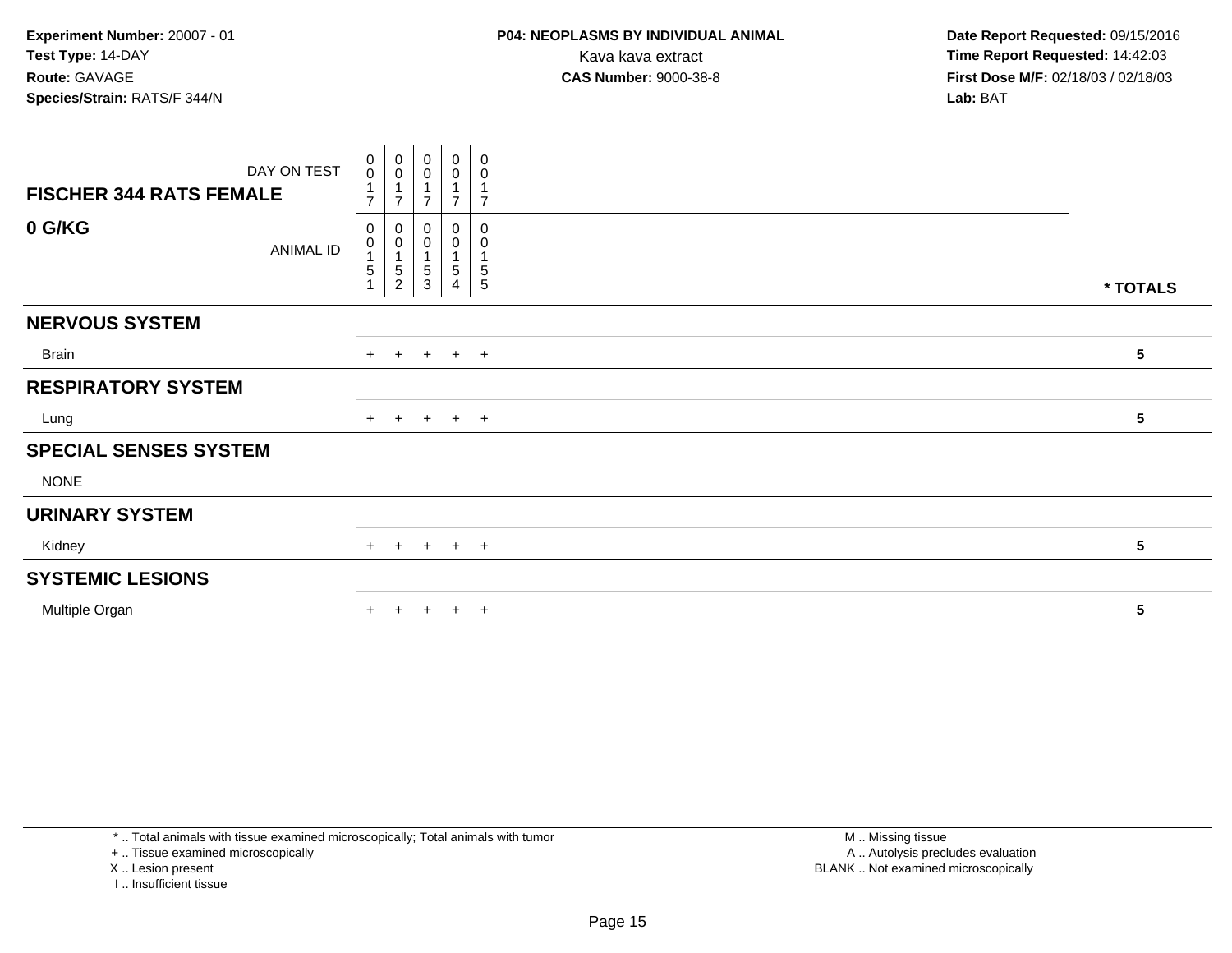| DAY ON TEST<br><b>FISCHER 344 RATS FEMALE</b> | 0<br>0<br>$\overline{7}$ | 0<br>0<br>-1<br>$\overline{7}$                       | 0<br>0<br>1<br>$\overline{7}$ | $\mathbf 0$<br>0<br>-1<br>$\overline{7}$ | 0<br>0<br>1<br>$\overline{7}$      |            |
|-----------------------------------------------|--------------------------|------------------------------------------------------|-------------------------------|------------------------------------------|------------------------------------|------------|
| 0.125 G/KG<br><b>ANIMAL ID</b>                | 0<br>0<br>$\frac{2}{5}$  | 0<br>$\begin{array}{c} 0 \\ 2 \\ 5 \end{array}$<br>2 | 0<br>0<br>2<br>5<br>3         | 0<br>0<br>$\overline{c}$<br>5<br>4       | 0<br>0<br>$\overline{c}$<br>5<br>5 | * TOTALS   |
| <b>ALIMENTARY SYSTEM</b>                      |                          |                                                      |                               |                                          |                                    |            |
| Liver                                         | $+$                      | $+$                                                  | $+$                           | $+$ $+$                                  |                                    | $\sqrt{5}$ |
| <b>CARDIOVASCULAR SYSTEM</b><br><b>NONE</b>   |                          |                                                      |                               |                                          |                                    |            |
| <b>ENDOCRINE SYSTEM</b>                       |                          |                                                      |                               |                                          |                                    |            |
| <b>NONE</b>                                   |                          |                                                      |                               |                                          |                                    |            |
| <b>GENERAL BODY SYSTEM</b>                    |                          |                                                      |                               |                                          |                                    |            |
| <b>NONE</b>                                   |                          |                                                      |                               |                                          |                                    |            |
| <b>GENITAL SYSTEM</b>                         |                          |                                                      |                               |                                          |                                    |            |
| <b>NONE</b>                                   |                          |                                                      |                               |                                          |                                    |            |
| <b>HEMATOPOIETIC SYSTEM</b>                   |                          |                                                      |                               |                                          |                                    |            |
| <b>NONE</b>                                   |                          |                                                      |                               |                                          |                                    |            |
| <b>INTEGUMENTARY SYSTEM</b>                   |                          |                                                      |                               |                                          |                                    |            |
| <b>NONE</b>                                   |                          |                                                      |                               |                                          |                                    |            |
| <b>MUSCULOSKELETAL SYSTEM</b>                 |                          |                                                      |                               |                                          |                                    |            |
| <b>NONE</b>                                   |                          |                                                      |                               |                                          |                                    |            |

\* .. Total animals with tissue examined microscopically; Total animals with tumor

+ .. Tissue examined microscopically

X .. Lesion present

I .. Insufficient tissue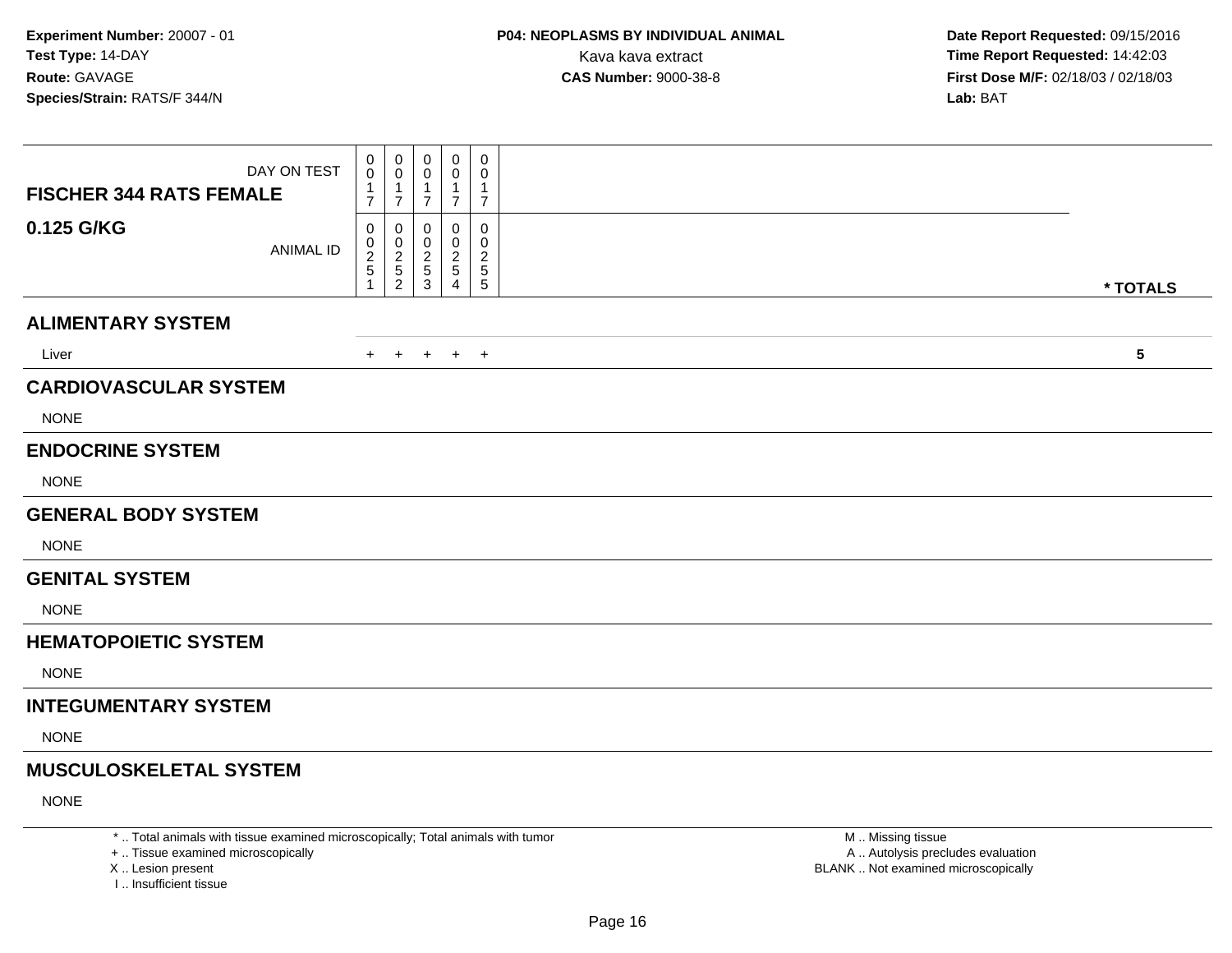| <b>FISCHER 344 RATS FEMALE</b> | DAY ON TEST | $_0^0$<br>$\overline{ }$                        | $\begin{smallmatrix} 0\\0 \end{smallmatrix}$<br>$\overline{ }$ | 0<br>$\mathsf 0$<br>⇁                         | 0<br>$\mathbf 0$<br>$\overline{7}$   | 0<br>0<br>1<br>$\overline{ }$        |  |          |  |  |  |  |  |  |
|--------------------------------|-------------|-------------------------------------------------|----------------------------------------------------------------|-----------------------------------------------|--------------------------------------|--------------------------------------|--|----------|--|--|--|--|--|--|
| 0.125 G/KG                     | ANIMAL ID   | 0<br>$\begin{array}{c} 0 \\ 2 \\ 5 \end{array}$ | 0<br>$\frac{0}{2}$<br>5<br>2                                   | 0<br>$\boldsymbol{0}$<br>$\sqrt{2}$<br>5<br>3 | 0<br>$\pmb{0}$<br>$\frac{2}{5}$<br>4 | 0<br>0<br>$\boldsymbol{2}$<br>5<br>5 |  | * TOTALS |  |  |  |  |  |  |
| <b>NERVOUS SYSTEM</b>          |             |                                                 |                                                                |                                               |                                      |                                      |  |          |  |  |  |  |  |  |
| <b>NONE</b>                    |             |                                                 |                                                                |                                               |                                      |                                      |  |          |  |  |  |  |  |  |
| <b>RESPIRATORY SYSTEM</b>      |             |                                                 |                                                                |                                               |                                      |                                      |  |          |  |  |  |  |  |  |
| <b>NONE</b>                    |             |                                                 |                                                                |                                               |                                      |                                      |  |          |  |  |  |  |  |  |
| <b>SPECIAL SENSES SYSTEM</b>   |             |                                                 |                                                                |                                               |                                      |                                      |  |          |  |  |  |  |  |  |
| <b>NONE</b>                    |             |                                                 |                                                                |                                               |                                      |                                      |  |          |  |  |  |  |  |  |
| <b>URINARY SYSTEM</b>          |             |                                                 |                                                                |                                               |                                      |                                      |  |          |  |  |  |  |  |  |
| <b>NONE</b>                    |             |                                                 |                                                                |                                               |                                      |                                      |  |          |  |  |  |  |  |  |
| <b>SYSTEMIC LESIONS</b>        |             |                                                 |                                                                |                                               |                                      |                                      |  |          |  |  |  |  |  |  |
| Multiple Organ                 |             | $+$                                             | $+$                                                            | $+$                                           | $+$                                  | $^{+}$                               |  | 5        |  |  |  |  |  |  |

\* .. Total animals with tissue examined microscopically; Total animals with tumor

+ .. Tissue examined microscopically

- X .. Lesion present
- I .. Insufficient tissue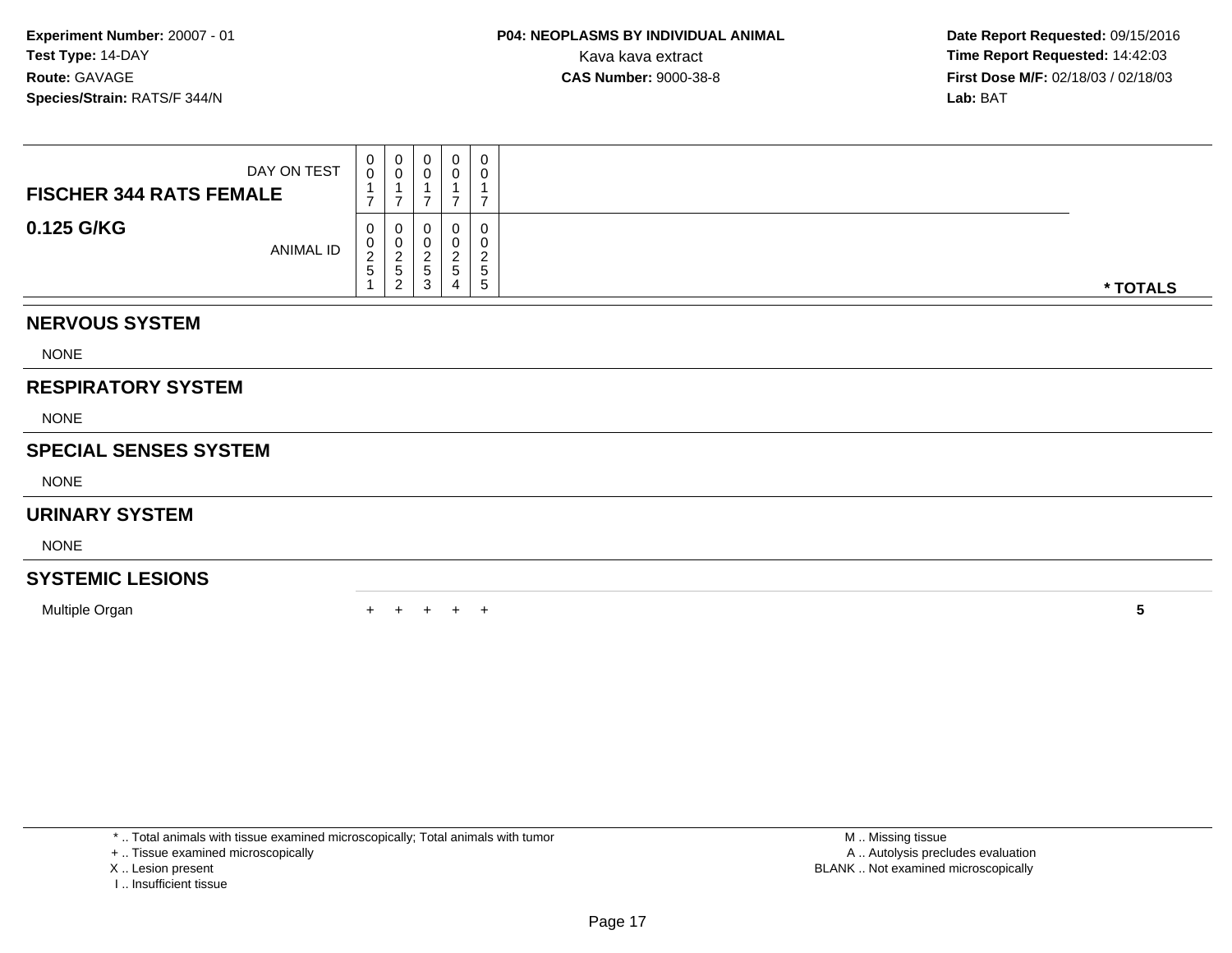| DAY ON TEST<br><b>FISCHER 344 RATS FEMALE</b> | 0<br>0<br>-1<br>$\overline{7}$               | 0<br>$\mathbf 0$<br>-1<br>$\overline{7}$ | 0<br>$\Omega$<br>1<br>$\overline{7}$ | 0<br>0<br>-1<br>$\overline{7}$ | 0<br>0<br>1<br>$\overline{7}$ |            |
|-----------------------------------------------|----------------------------------------------|------------------------------------------|--------------------------------------|--------------------------------|-------------------------------|------------|
| 0.25 G/KG<br><b>ANIMAL ID</b>                 | $\mathbf 0$<br>0<br>$\sqrt{3}$<br>$\sqrt{5}$ | $\mathbf 0$<br>0<br>$\frac{3}{5}$<br>2   | 0<br>0<br>3<br>5<br>3                | 0<br>0<br>3<br>5<br>4          | 0<br>0<br>3<br>5<br>5         | * TOTALS   |
| <b>ALIMENTARY SYSTEM</b>                      |                                              |                                          |                                      |                                |                               |            |
| Liver                                         | $+$                                          | $+$                                      | $+$                                  | $+$ $+$                        |                               | $\sqrt{5}$ |
| <b>CARDIOVASCULAR SYSTEM</b><br><b>NONE</b>   |                                              |                                          |                                      |                                |                               |            |
| <b>ENDOCRINE SYSTEM</b><br><b>NONE</b>        |                                              |                                          |                                      |                                |                               |            |
| <b>GENERAL BODY SYSTEM</b>                    |                                              |                                          |                                      |                                |                               |            |
| <b>NONE</b>                                   |                                              |                                          |                                      |                                |                               |            |
| <b>GENITAL SYSTEM</b>                         |                                              |                                          |                                      |                                |                               |            |
| <b>NONE</b>                                   |                                              |                                          |                                      |                                |                               |            |
| <b>HEMATOPOIETIC SYSTEM</b>                   |                                              |                                          |                                      |                                |                               |            |
| <b>NONE</b>                                   |                                              |                                          |                                      |                                |                               |            |
| <b>INTEGUMENTARY SYSTEM</b>                   |                                              |                                          |                                      |                                |                               |            |
| <b>NONE</b>                                   |                                              |                                          |                                      |                                |                               |            |
| <b>MUSCULOSKELETAL SYSTEM</b>                 |                                              |                                          |                                      |                                |                               |            |
| <b>NONE</b>                                   |                                              |                                          |                                      |                                |                               |            |

\* .. Total animals with tissue examined microscopically; Total animals with tumor

+ .. Tissue examined microscopically

X .. Lesion present

I .. Insufficient tissue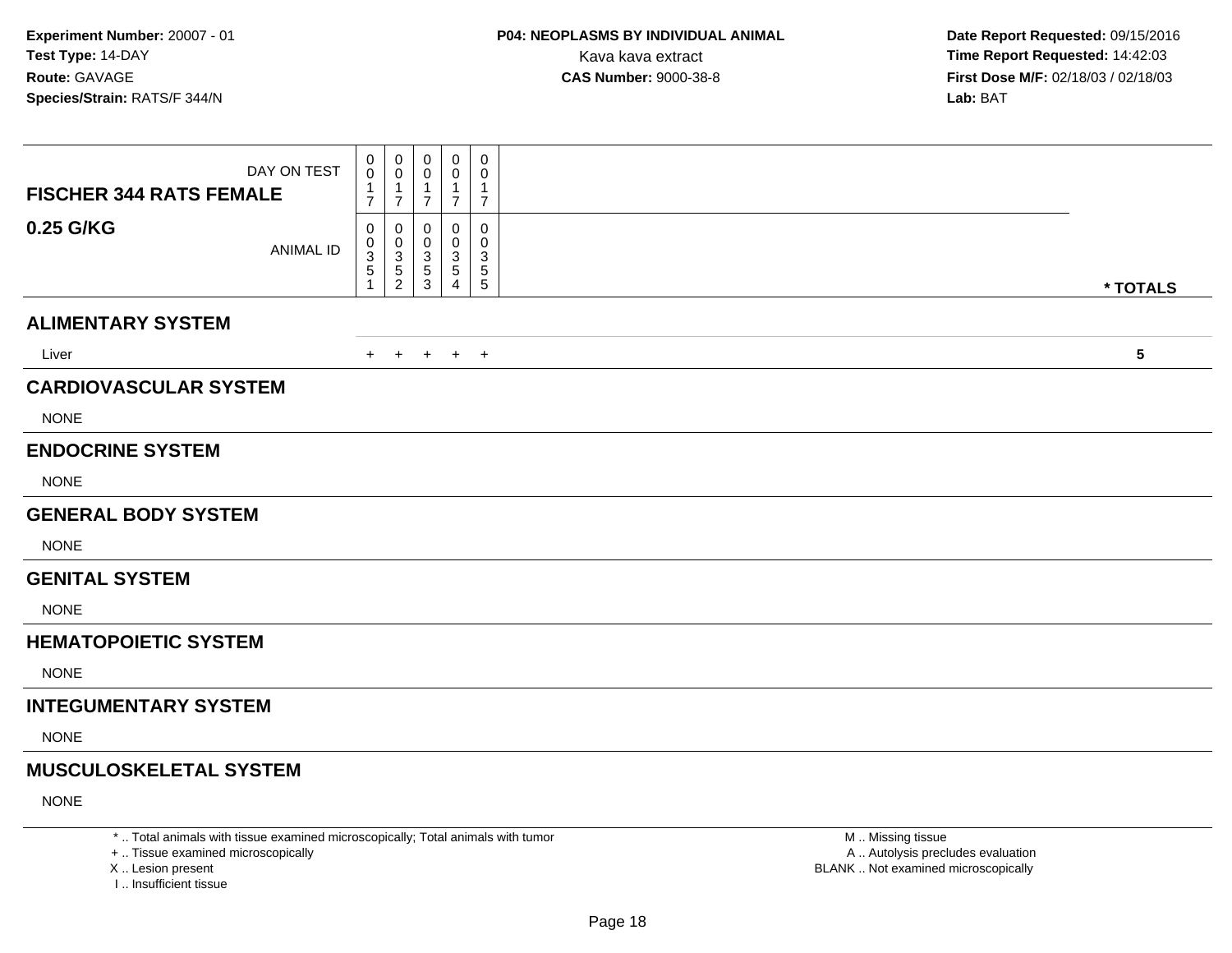**Date Report Requested:** 09/15/2016 **First Dose M/F:** 02/18/03 / 02/18/03<br>**Lab:** BAT **Lab:** BAT

| DAY ON TEST<br><b>FISCHER 344 RATS FEMALE</b> | $\begin{matrix} 0 \\ 0 \end{matrix}$<br>1<br>$\overline{7}$ | 0<br>$\mathbf 0$<br>1<br>$\overline{7}$                                   | 0<br>0<br>$\overline{ }$                            | 0<br>0<br>$\overline{7}$        | 0<br>0<br>$\overline{7}$                                        |  |  |  |  |  |  |              |
|-----------------------------------------------|-------------------------------------------------------------|---------------------------------------------------------------------------|-----------------------------------------------------|---------------------------------|-----------------------------------------------------------------|--|--|--|--|--|--|--------------|
| 0.25 G/KG<br>ANIMAL ID                        | 0<br>$_{3}^{\rm 0}$<br>$\mathbf 5$<br>1                     | 0<br>$\boldsymbol{0}$<br>$\ensuremath{\mathsf{3}}$<br>5<br>$\overline{c}$ | 0<br>$\,0\,$<br>$\ensuremath{\mathsf{3}}$<br>5<br>3 | 0<br>0<br>3<br>$\mathbf 5$<br>4 | $\pmb{0}$<br>0<br>$\ensuremath{\mathsf{3}}$<br>$\,$ 5 $\,$<br>5 |  |  |  |  |  |  | * TOTALS     |
| <b>NERVOUS SYSTEM</b>                         |                                                             |                                                                           |                                                     |                                 |                                                                 |  |  |  |  |  |  |              |
| <b>NONE</b>                                   |                                                             |                                                                           |                                                     |                                 |                                                                 |  |  |  |  |  |  |              |
| <b>RESPIRATORY SYSTEM</b>                     |                                                             |                                                                           |                                                     |                                 |                                                                 |  |  |  |  |  |  |              |
| Lung                                          |                                                             | $+$ $+$                                                                   |                                                     |                                 | $+$                                                             |  |  |  |  |  |  | $\mathbf{3}$ |
| <b>SPECIAL SENSES SYSTEM</b>                  |                                                             |                                                                           |                                                     |                                 |                                                                 |  |  |  |  |  |  |              |
| <b>NONE</b>                                   |                                                             |                                                                           |                                                     |                                 |                                                                 |  |  |  |  |  |  |              |
| <b>URINARY SYSTEM</b>                         |                                                             |                                                                           |                                                     |                                 |                                                                 |  |  |  |  |  |  |              |
| <b>NONE</b>                                   |                                                             |                                                                           |                                                     |                                 |                                                                 |  |  |  |  |  |  |              |
| <b>SYSTEMIC LESIONS</b>                       |                                                             |                                                                           |                                                     |                                 |                                                                 |  |  |  |  |  |  |              |
| Multiple Organ                                |                                                             |                                                                           | $+$                                                 |                                 | $+$ $+$                                                         |  |  |  |  |  |  | 5            |

+ .. Tissue examined microscopically

X .. Lesion present

I .. Insufficient tissue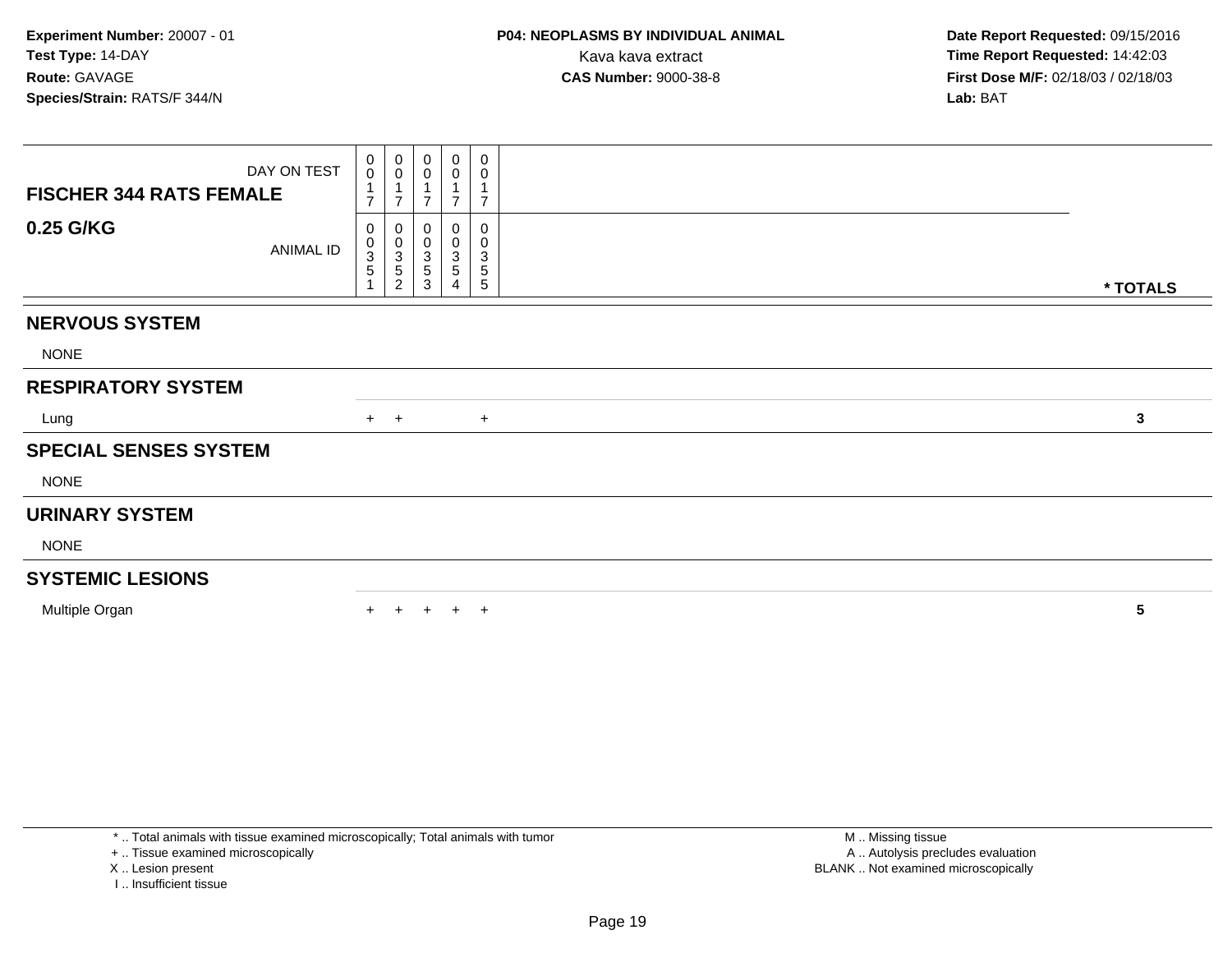| DAY ON TEST<br><b>FISCHER 344 RATS FEMALE</b> | $\mathbf{0}$<br>$\mathbf 0$<br>$\mathbf 1$ | 0<br>$\mathbf 0$<br>$\mathbf 1$ | 0<br>0<br>-1   | $\mathbf 0$<br>0<br>1 | 0<br>$\mathbf 0$<br>1 |                 |
|-----------------------------------------------|--------------------------------------------|---------------------------------|----------------|-----------------------|-----------------------|-----------------|
|                                               | $\overline{7}$                             | $\overline{7}$                  | $\overline{7}$ | $\overline{7}$        | $\overline{7}$        |                 |
| 0.5 G/KG<br><b>ANIMAL ID</b>                  | 0<br>0                                     | 0<br>$\mathbf 0$                | 0<br>0         | 0<br>0                | 0<br>0                |                 |
|                                               | $\overline{4}$<br>$\,$ 5 $\,$              | $\overline{4}$<br>$\sqrt{5}$    | 4<br>5         | 4<br>5                | 4<br>$5\phantom{.0}$  |                 |
|                                               | 1                                          | $\overline{2}$                  | 3              | 4                     | $\sqrt{5}$            | * TOTALS        |
| <b>ALIMENTARY SYSTEM</b>                      |                                            |                                 |                |                       |                       |                 |
| Liver                                         | $+$                                        | $+$                             | $+$            | $+$ $+$               |                       | $5\phantom{.0}$ |
| <b>CARDIOVASCULAR SYSTEM</b>                  |                                            |                                 |                |                       |                       |                 |
| <b>NONE</b>                                   |                                            |                                 |                |                       |                       |                 |
| <b>ENDOCRINE SYSTEM</b>                       |                                            |                                 |                |                       |                       |                 |
| <b>NONE</b>                                   |                                            |                                 |                |                       |                       |                 |
| <b>GENERAL BODY SYSTEM</b>                    |                                            |                                 |                |                       |                       |                 |
| <b>NONE</b>                                   |                                            |                                 |                |                       |                       |                 |
| <b>GENITAL SYSTEM</b>                         |                                            |                                 |                |                       |                       |                 |
| Uterus                                        |                                            |                                 |                | $\ddot{}$             |                       | 1               |
| <b>HEMATOPOIETIC SYSTEM</b>                   |                                            |                                 |                |                       |                       |                 |
| <b>NONE</b>                                   |                                            |                                 |                |                       |                       |                 |
| <b>INTEGUMENTARY SYSTEM</b>                   |                                            |                                 |                |                       |                       |                 |
| <b>NONE</b>                                   |                                            |                                 |                |                       |                       |                 |
| <b>MUSCULOSKELETAL SYSTEM</b>                 |                                            |                                 |                |                       |                       |                 |
| <b>NONE</b>                                   |                                            |                                 |                |                       |                       |                 |

\* .. Total animals with tissue examined microscopically; Total animals with tumor

+ .. Tissue examined microscopically

X .. Lesion present

I .. Insufficient tissue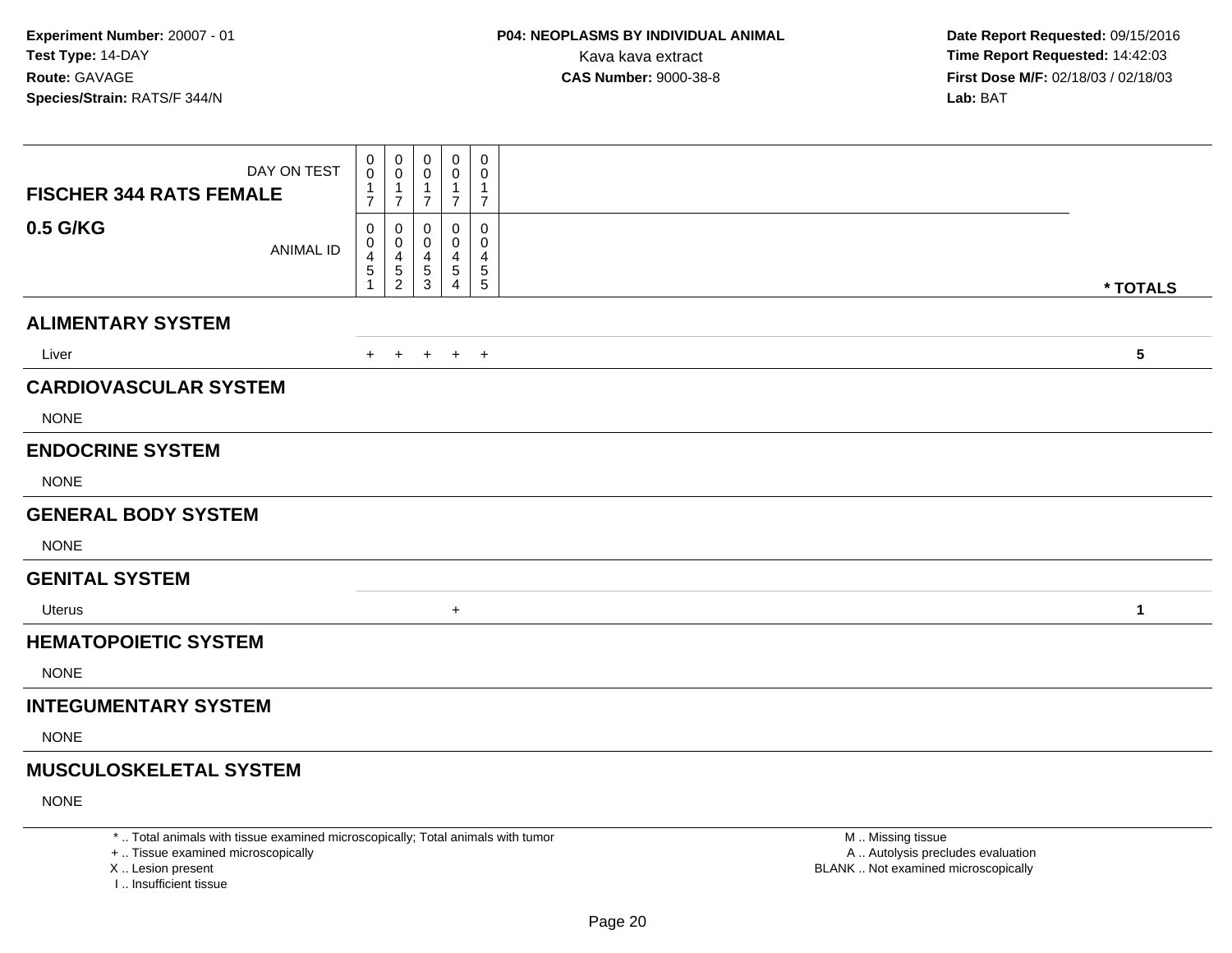| DAY ON TEST<br><b>FISCHER 344 RATS FEMALE</b> | 0<br>$\overline{0}$ | $\begin{smallmatrix} 0\\0 \end{smallmatrix}$<br>$\overline{ }$ | $_{\rm 0}^{\rm 0}$<br>7 | 0<br>0<br>$\overline{ }$ | 0<br>$\pmb{0}$<br>$\mathbf 1$<br>$\overline{z}$ |  |          |  |  |  |  |  |  |  |
|-----------------------------------------------|---------------------|----------------------------------------------------------------|-------------------------|--------------------------|-------------------------------------------------|--|----------|--|--|--|--|--|--|--|
| 0.5 G/KG<br>ANIMAL ID                         | 0<br>0<br>4<br>5    | 0<br>$\pmb{0}$<br>$\overline{4}$<br>$\sqrt{5}$<br>2            | 0<br>0<br>4<br>5<br>3   | 0<br>4<br>5<br>4         | 0<br>0<br>4<br>$\sqrt{5}$<br>$5\phantom{.0}$    |  | * TOTALS |  |  |  |  |  |  |  |
| <b>NERVOUS SYSTEM</b>                         |                     |                                                                |                         |                          |                                                 |  |          |  |  |  |  |  |  |  |
| <b>NONE</b>                                   |                     |                                                                |                         |                          |                                                 |  |          |  |  |  |  |  |  |  |
| <b>RESPIRATORY SYSTEM</b>                     |                     |                                                                |                         |                          |                                                 |  |          |  |  |  |  |  |  |  |
| <b>NONE</b>                                   |                     |                                                                |                         |                          |                                                 |  |          |  |  |  |  |  |  |  |
| <b>SPECIAL SENSES SYSTEM</b>                  |                     |                                                                |                         |                          |                                                 |  |          |  |  |  |  |  |  |  |
| <b>NONE</b>                                   |                     |                                                                |                         |                          |                                                 |  |          |  |  |  |  |  |  |  |
| <b>URINARY SYSTEM</b>                         |                     |                                                                |                         |                          |                                                 |  |          |  |  |  |  |  |  |  |
| <b>NONE</b>                                   |                     |                                                                |                         |                          |                                                 |  |          |  |  |  |  |  |  |  |
| <b>SYSTEMIC LESIONS</b>                       |                     |                                                                |                         |                          |                                                 |  |          |  |  |  |  |  |  |  |
| Multiple Organ                                | $+$                 | $+$                                                            | $+$                     | $+$                      | $^{+}$                                          |  | 5        |  |  |  |  |  |  |  |

\* .. Total animals with tissue examined microscopically; Total animals with tumor

+ .. Tissue examined microscopically

- X .. Lesion present
- I .. Insufficient tissue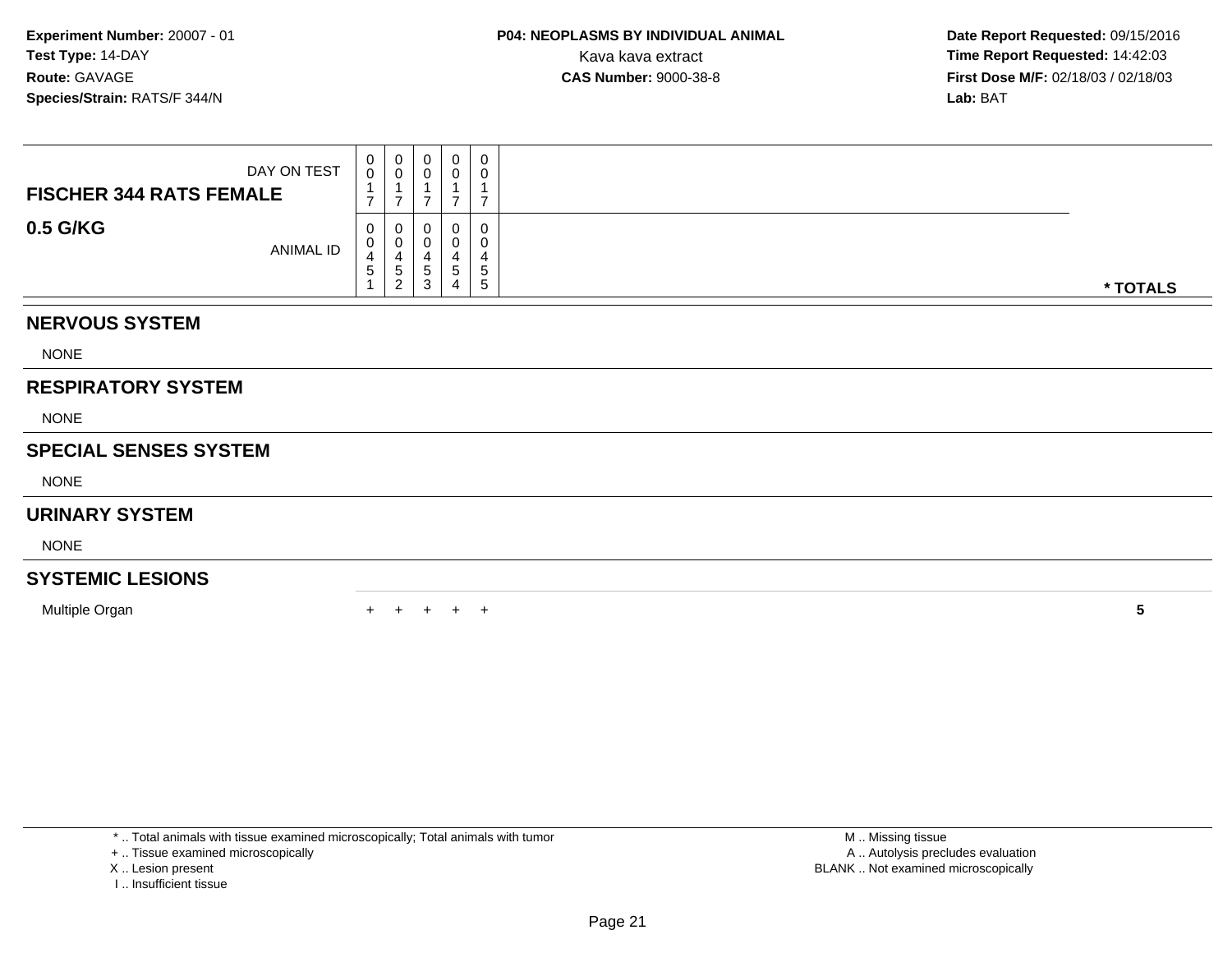| DAY ON TEST<br><b>FISCHER 344 RATS FEMALE</b> | 0<br>0<br>$\mathbf{1}$<br>$\overline{7}$        | 0<br>$\mathbf 0$<br>-1<br>$\overline{7}$            | $\mathbf 0$<br>0<br>1<br>$\overline{7}$ | 0<br>0<br>-1<br>$\overline{7}$ | 0<br>0<br>1<br>$\overline{7}$            |                         |
|-----------------------------------------------|-------------------------------------------------|-----------------------------------------------------|-----------------------------------------|--------------------------------|------------------------------------------|-------------------------|
| 1.0 G/KG<br><b>ANIMAL ID</b>                  | 0<br>0<br>$\begin{array}{c} 5 \\ 5 \end{array}$ | $\mathbf 0$<br>0<br>$\frac{5}{5}$<br>$\overline{2}$ | 0<br>0<br>5<br>5<br>3                   | 0<br>0<br>5<br>5<br>Δ          | 0<br>0<br>$\mathbf 5$<br>5<br>$\sqrt{5}$ | * TOTALS                |
| <b>ALIMENTARY SYSTEM</b>                      |                                                 |                                                     |                                         |                                |                                          |                         |
| Liver                                         | $+$                                             | $+$                                                 | $+$                                     |                                | $+$ $+$                                  | $\overline{\mathbf{5}}$ |
| <b>CARDIOVASCULAR SYSTEM</b><br><b>NONE</b>   |                                                 |                                                     |                                         |                                |                                          |                         |
| <b>ENDOCRINE SYSTEM</b><br><b>NONE</b>        |                                                 |                                                     |                                         |                                |                                          |                         |
| <b>GENERAL BODY SYSTEM</b>                    |                                                 |                                                     |                                         |                                |                                          |                         |
| <b>NONE</b>                                   |                                                 |                                                     |                                         |                                |                                          |                         |
| <b>GENITAL SYSTEM</b>                         |                                                 |                                                     |                                         |                                |                                          |                         |
| <b>NONE</b>                                   |                                                 |                                                     |                                         |                                |                                          |                         |
| <b>HEMATOPOIETIC SYSTEM</b>                   |                                                 |                                                     |                                         |                                |                                          |                         |
| <b>NONE</b>                                   |                                                 |                                                     |                                         |                                |                                          |                         |
| <b>INTEGUMENTARY SYSTEM</b>                   |                                                 |                                                     |                                         |                                |                                          |                         |
| <b>NONE</b>                                   |                                                 |                                                     |                                         |                                |                                          |                         |
| <b>MUSCULOSKELETAL SYSTEM</b>                 |                                                 |                                                     |                                         |                                |                                          |                         |
| <b>NONE</b>                                   |                                                 |                                                     |                                         |                                |                                          |                         |

\* .. Total animals with tissue examined microscopically; Total animals with tumor

+ .. Tissue examined microscopically

X .. Lesion present

I .. Insufficient tissue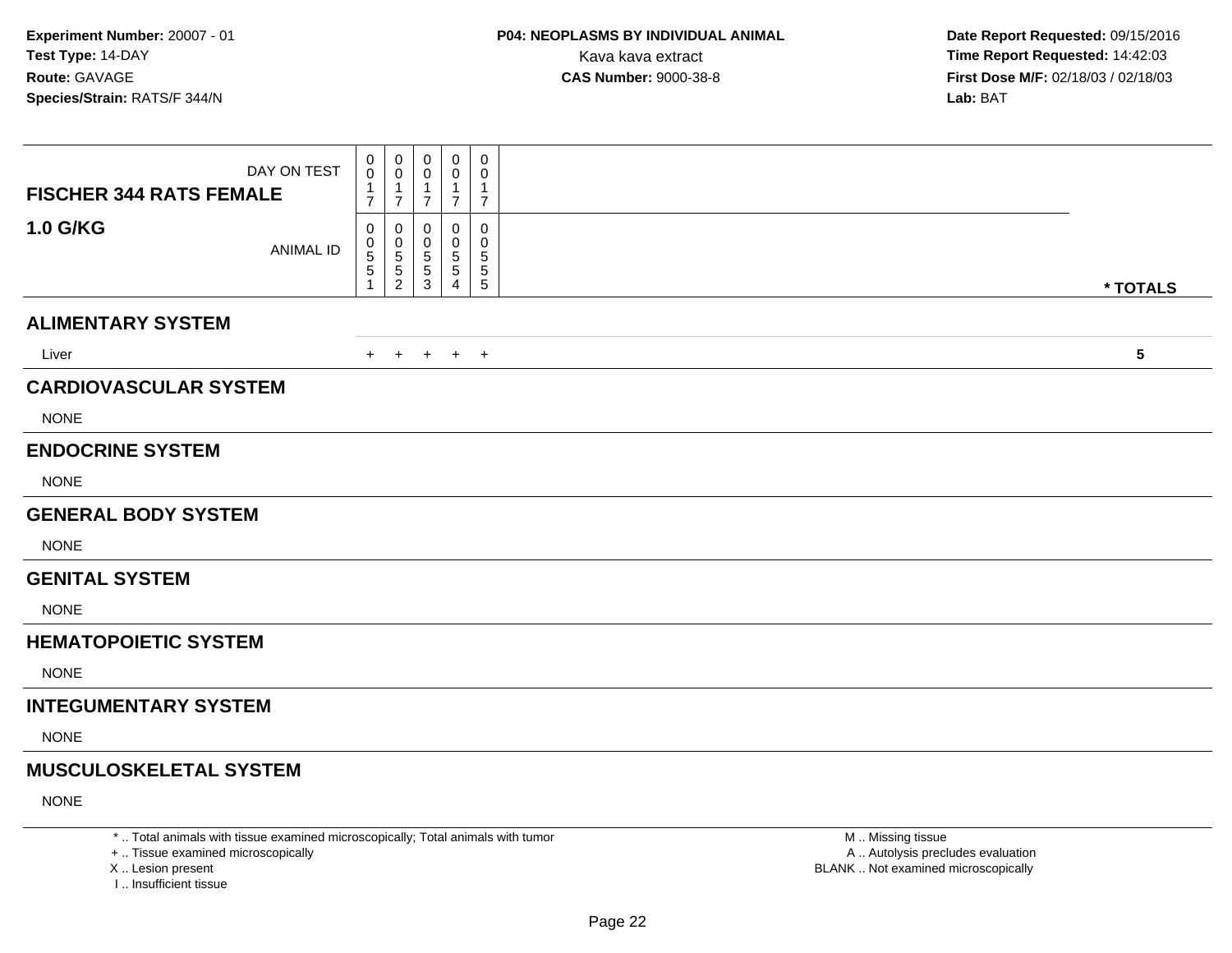| DAY ON TEST<br><b>FISCHER 344 RATS FEMALE</b> | $_0^0$<br>⇁               | $\begin{smallmatrix}0\0\0\end{smallmatrix}$<br>7 | 0<br>$\pmb{0}$<br>⇁                               | $\mathbf 0$<br>$\pmb{0}$<br>$\overline{7}$ | 0<br>$\pmb{0}$<br>$\mathbf{1}$<br>$\overline{7}$ |  |          |  |  |  |  |  |  |  |
|-----------------------------------------------|---------------------------|--------------------------------------------------|---------------------------------------------------|--------------------------------------------|--------------------------------------------------|--|----------|--|--|--|--|--|--|--|
| <b>1.0 G/KG</b><br>ANIMAL ID                  | 0<br>0<br>$\sqrt{5}$<br>5 | 0<br>$0$<br>5<br>5<br>5<br>2                     | 0<br>$\pmb{0}$<br>$\sqrt{5}$<br>5<br>$\mathbf{3}$ | 0<br>0<br>5<br>$\sqrt{5}$<br>4             | 0<br>0<br>5<br>$\mathbf 5$<br>5                  |  | * TOTALS |  |  |  |  |  |  |  |
| <b>NERVOUS SYSTEM</b>                         |                           |                                                  |                                                   |                                            |                                                  |  |          |  |  |  |  |  |  |  |
| <b>NONE</b>                                   |                           |                                                  |                                                   |                                            |                                                  |  |          |  |  |  |  |  |  |  |
| <b>RESPIRATORY SYSTEM</b>                     |                           |                                                  |                                                   |                                            |                                                  |  |          |  |  |  |  |  |  |  |
| <b>NONE</b>                                   |                           |                                                  |                                                   |                                            |                                                  |  |          |  |  |  |  |  |  |  |
| <b>SPECIAL SENSES SYSTEM</b>                  |                           |                                                  |                                                   |                                            |                                                  |  |          |  |  |  |  |  |  |  |
| <b>NONE</b>                                   |                           |                                                  |                                                   |                                            |                                                  |  |          |  |  |  |  |  |  |  |
| <b>URINARY SYSTEM</b>                         |                           |                                                  |                                                   |                                            |                                                  |  |          |  |  |  |  |  |  |  |
| <b>NONE</b>                                   |                           |                                                  |                                                   |                                            |                                                  |  |          |  |  |  |  |  |  |  |
| <b>SYSTEMIC LESIONS</b>                       |                           |                                                  |                                                   |                                            |                                                  |  |          |  |  |  |  |  |  |  |
| Multiple Organ                                | $+$                       | $+$                                              | $+$                                               | $+$                                        | $+$                                              |  | 5        |  |  |  |  |  |  |  |

\* .. Total animals with tissue examined microscopically; Total animals with tumor

+ .. Tissue examined microscopically

X .. Lesion present

I .. Insufficient tissue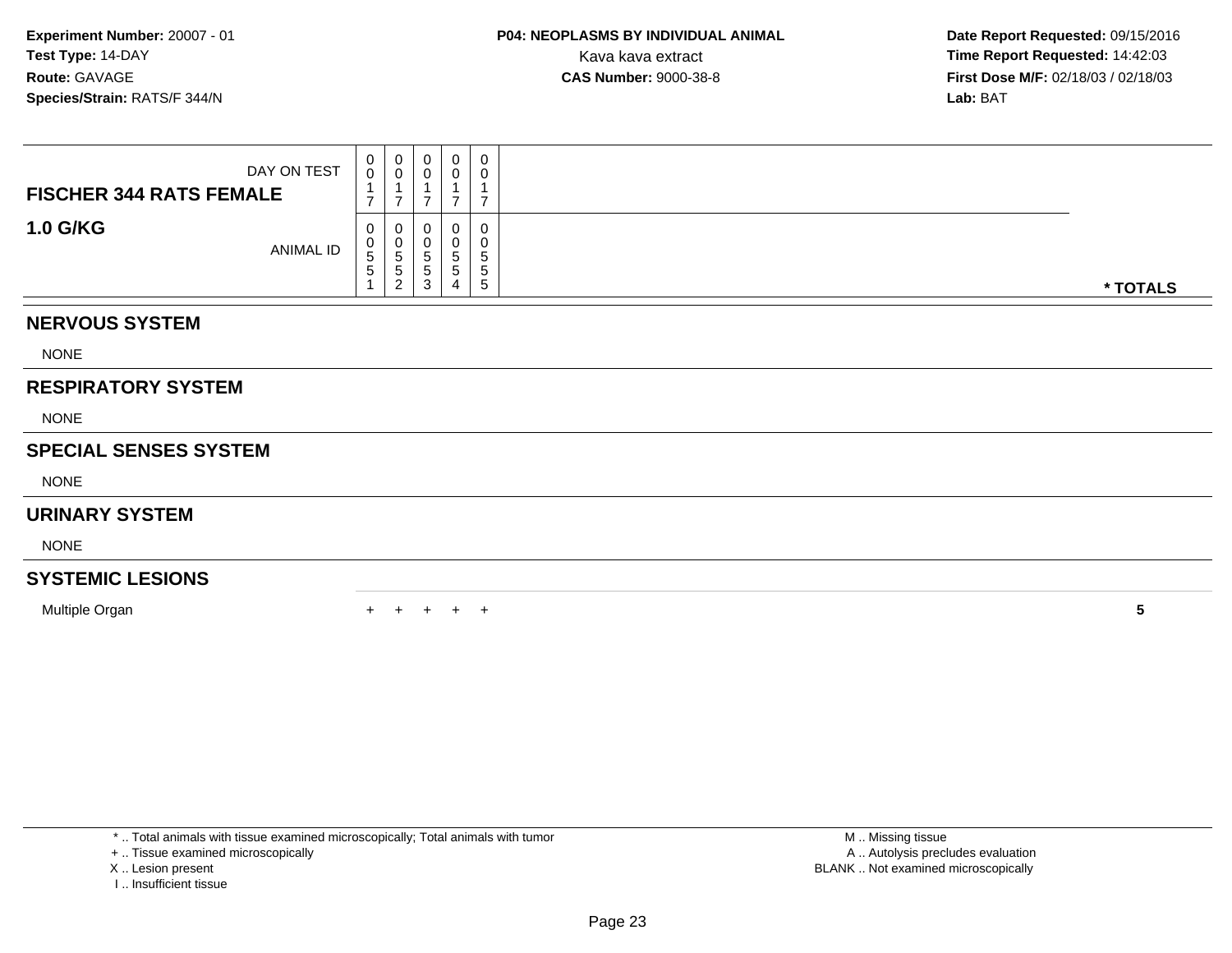| <b>FISCHER 344 RATS FEMALE</b> | DAY ON TEST      | 0<br>0<br>$\overline{7}$ | 0<br>$\mathbf 0$<br>$\mathbf{1}$<br>$\overline{7}$ | 0<br>0<br>0<br>3      | 0<br>0<br>$\overline{7}$                    | 0<br>0<br>$\overline{7}$                 |              |
|--------------------------------|------------------|--------------------------|----------------------------------------------------|-----------------------|---------------------------------------------|------------------------------------------|--------------|
| <b>2.0 G/KG</b>                | <b>ANIMAL ID</b> | 0<br>0<br>6<br>5         | 0<br>0<br>$\,6\,$<br>$\sqrt{5}$<br>$\sqrt{2}$      | 0<br>0<br>6<br>5<br>3 | 0<br>0<br>6<br>5<br>$\overline{\mathbf{4}}$ | 0<br>0<br>6<br>$\,$ 5 $\,$<br>$\sqrt{5}$ | * TOTALS     |
| <b>ALIMENTARY SYSTEM</b>       |                  |                          |                                                    |                       |                                             |                                          |              |
| Liver                          |                  | $+$                      | $+$                                                | $+$                   | $+$ $+$                                     |                                          | $\sqrt{5}$   |
| <b>CARDIOVASCULAR SYSTEM</b>   |                  |                          |                                                    |                       |                                             |                                          |              |
| <b>NONE</b>                    |                  |                          |                                                    |                       |                                             |                                          |              |
| <b>ENDOCRINE SYSTEM</b>        |                  |                          |                                                    |                       |                                             |                                          |              |
| <b>NONE</b>                    |                  |                          |                                                    |                       |                                             |                                          |              |
| <b>GENERAL BODY SYSTEM</b>     |                  |                          |                                                    |                       |                                             |                                          |              |
| <b>NONE</b>                    |                  |                          |                                                    |                       |                                             |                                          |              |
| <b>GENITAL SYSTEM</b>          |                  |                          |                                                    |                       |                                             |                                          |              |
| <b>NONE</b>                    |                  |                          |                                                    |                       |                                             |                                          |              |
| <b>HEMATOPOIETIC SYSTEM</b>    |                  |                          |                                                    |                       |                                             |                                          |              |
| Lymph Node                     |                  |                          |                                                    | $\ddot{}$             |                                             |                                          | $\mathbf{1}$ |
| <b>INTEGUMENTARY SYSTEM</b>    |                  |                          |                                                    |                       |                                             |                                          |              |
| <b>NONE</b>                    |                  |                          |                                                    |                       |                                             |                                          |              |
| <b>MUSCULOSKELETAL SYSTEM</b>  |                  |                          |                                                    |                       |                                             |                                          |              |
|                                |                  |                          |                                                    |                       |                                             |                                          |              |

NONE

\* .. Total animals with tissue examined microscopically; Total animals with tumor

+ .. Tissue examined microscopically

X .. Lesion present

I .. Insufficient tissue